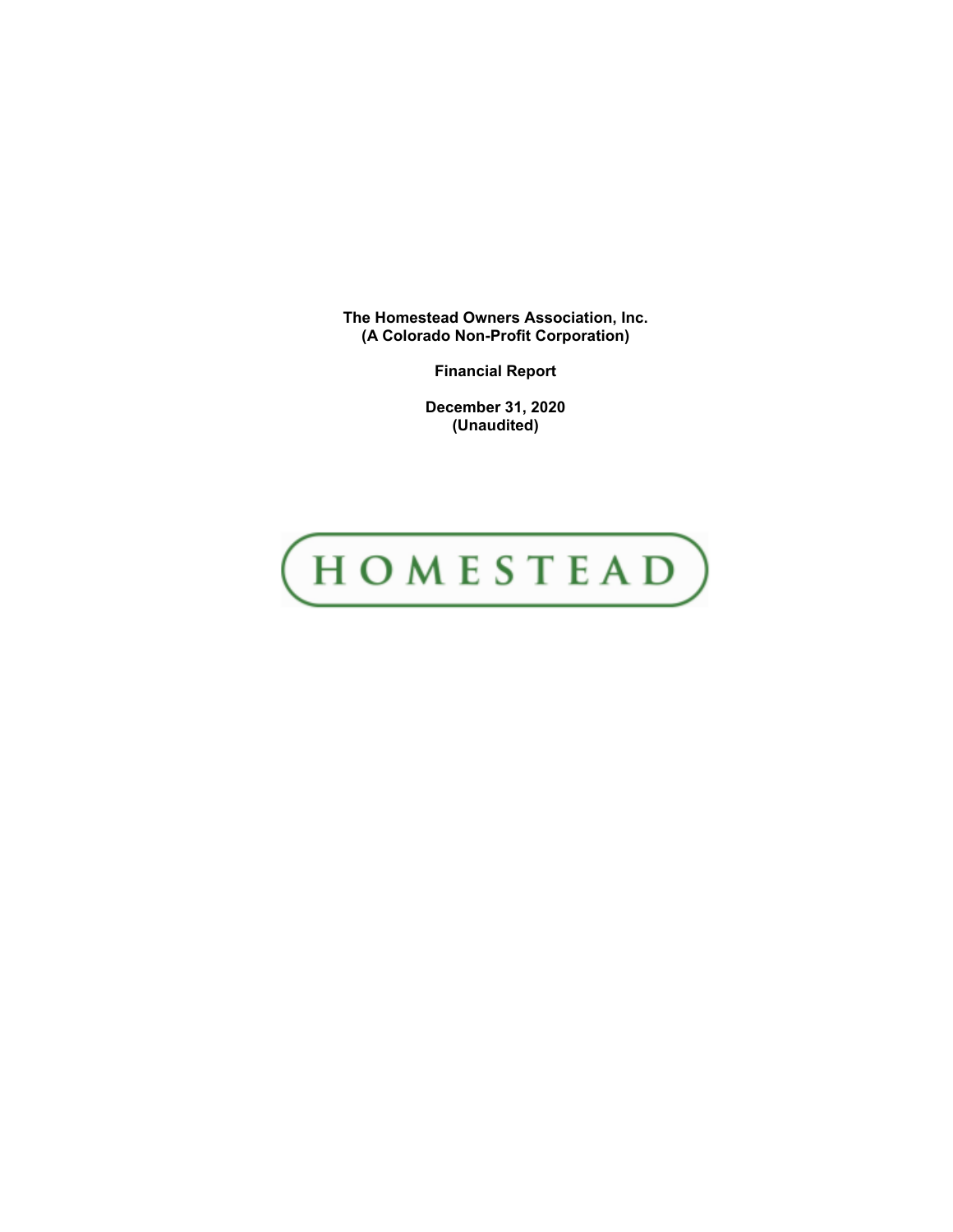## **The Homestead Owners Association, Inc. (A Colorado Non-Profit Corporation)**

# **Financial Report**

# **December 31, 2020 (Unaudited)**

## **Table of Contents**

|                                                                                                                                                     | Page      |
|-----------------------------------------------------------------------------------------------------------------------------------------------------|-----------|
| INDEPENDENT ACCOUNTANT'S REVIEW REPORT                                                                                                              | $1 - 2$   |
| <b>Financial Statements:</b>                                                                                                                        |           |
| <b>Balance Sheets</b>                                                                                                                               | 3         |
| Statements of Revenues, Expenses and Changes in Fund Balances                                                                                       | 4         |
| <b>Statements of Cash Flows</b>                                                                                                                     | 5         |
| Notes to the Financial Statements                                                                                                                   | $6 - 13$  |
| Supplementary Information:                                                                                                                          |           |
| Schedule of Comparison of Operating Fund Revenues, Expenses, and Transfers -<br>Budget (Non-GAAP Basis) to Actual With Reconciliation to GAAP Basis | $14 - 15$ |
| Schedule of Replacement Fund Expenses                                                                                                               | 16        |
| Schedule of Future Major Repairs and Replacements                                                                                                   | $17 - 18$ |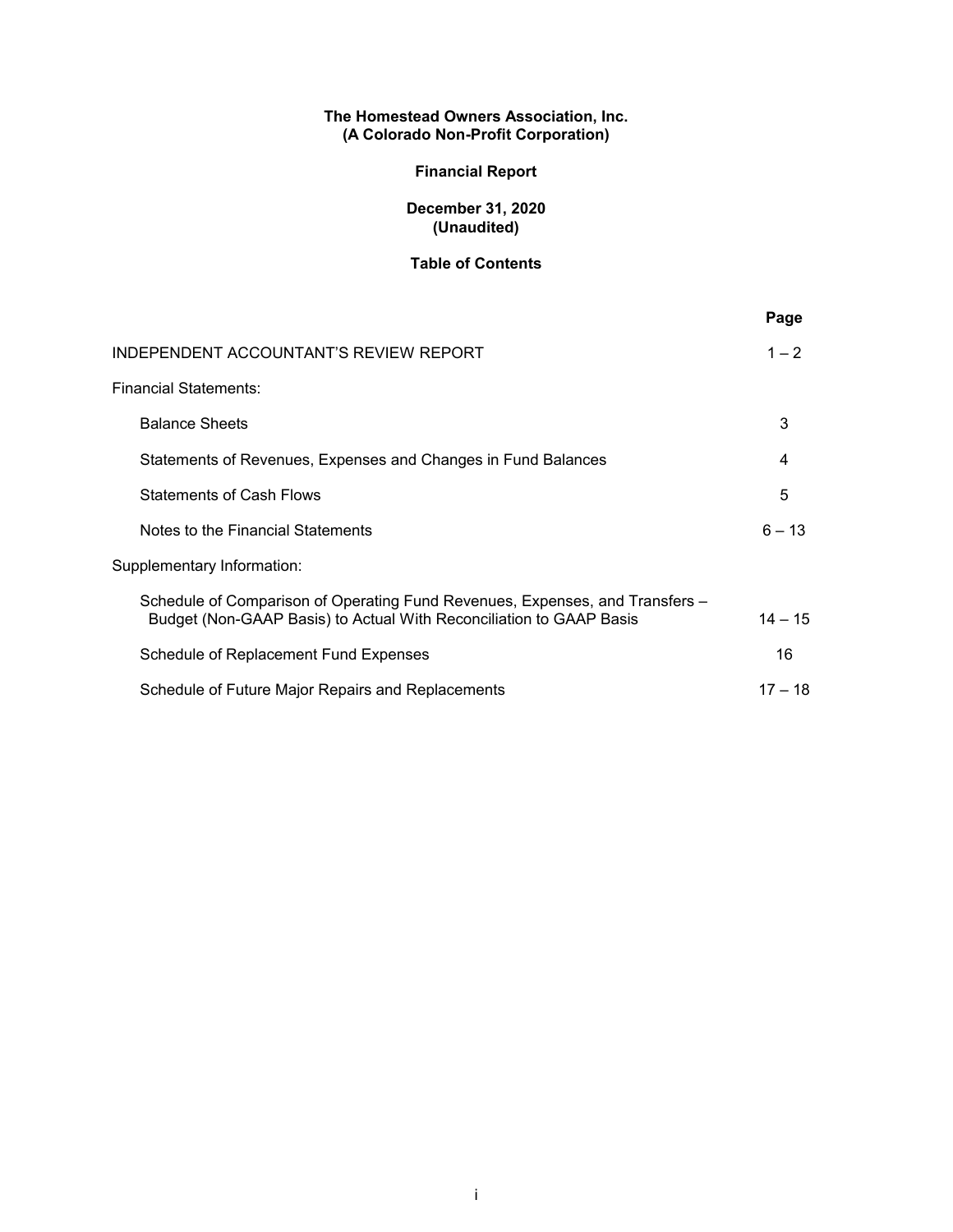

MCMAHAN AND ASSOCIATES, L.L.C.

*Certified Public Accountants and Consultants*

P.O. Box 5850, Avon, CO 81620

WEB SITE: WWW.MCMAHANCPA.COM Chapel Square, Bldg C Main Office: (970) 845-8800 245 Chapel Place, Suite 300 Facsimile: (970) 845-8108

# **INDEPENDENT ACCOUNTANT'S REVIEW REPORT**

**To the Board of Directors The Homestead Owners Association, Inc. Edwards, Colorado**

## *Report on the Financial Statements*

We have reviewed the accompanying financial statements of The Homestead Owners Association, Inc. (the "Association"), a Colorado non-profit corporation, which comprise the balance sheets as of December 31, 2020, and the related statements of revenues, expenses and changes in fund balances, and cash flows for the year then ended, and the related notes to the financial statements. A review includes primarily applying analytical procedures to management's financial data and making inquiries of Association management. A review is substantially less in scope than an audit, the objective of which is the expression of an opinion regarding the financial statements as a whole. Accordingly, we do not express such an opinion.

## *Management Responsibility*

Management is responsible for the preparation and fair presentation of these financial statements in accordance with accounting principles generally accepted in the United States of America; this includes the design, implementation, and maintenance of internal control relevant to the preparation and fair presentation of financial statements that are free from material misstatement whether due to fraud or error.

## *Accountant's Responsibility*

Our responsibility is to conduct the review engagement in accordance with Statements on Standards for Accounting and Review Services promulgated by the Accounting and Review Services Committee of the American Institute of Certified Public Accountants. Those standards require us to perform procedures to obtain limited assurance as a basis for reporting whether we are aware of any material modifications that should be made to the financial statements for them to be in accordance with accounting principles generally accepted in the United States of America. We believe that the results of our procedures provide a reasonable basis for our conclusion.

## *Accountant's Conclusion*

Based on our review, we are not aware of any material modifications that should be made to the accompanying financial statements in order for them to be in conformity with the accounting principles generally accepted in the United States of America.

*Member: American Institute of Certified Public Accountants*

Paul J. Backes, CPA, CGMA Avon: (970) 845-8800 Michael N. Jenkins, CA, CPA, CGMA Aspen: (970) 544-3996 Daniel R. Cudahy, CPA, CGMA Frisco: (970) 668-3481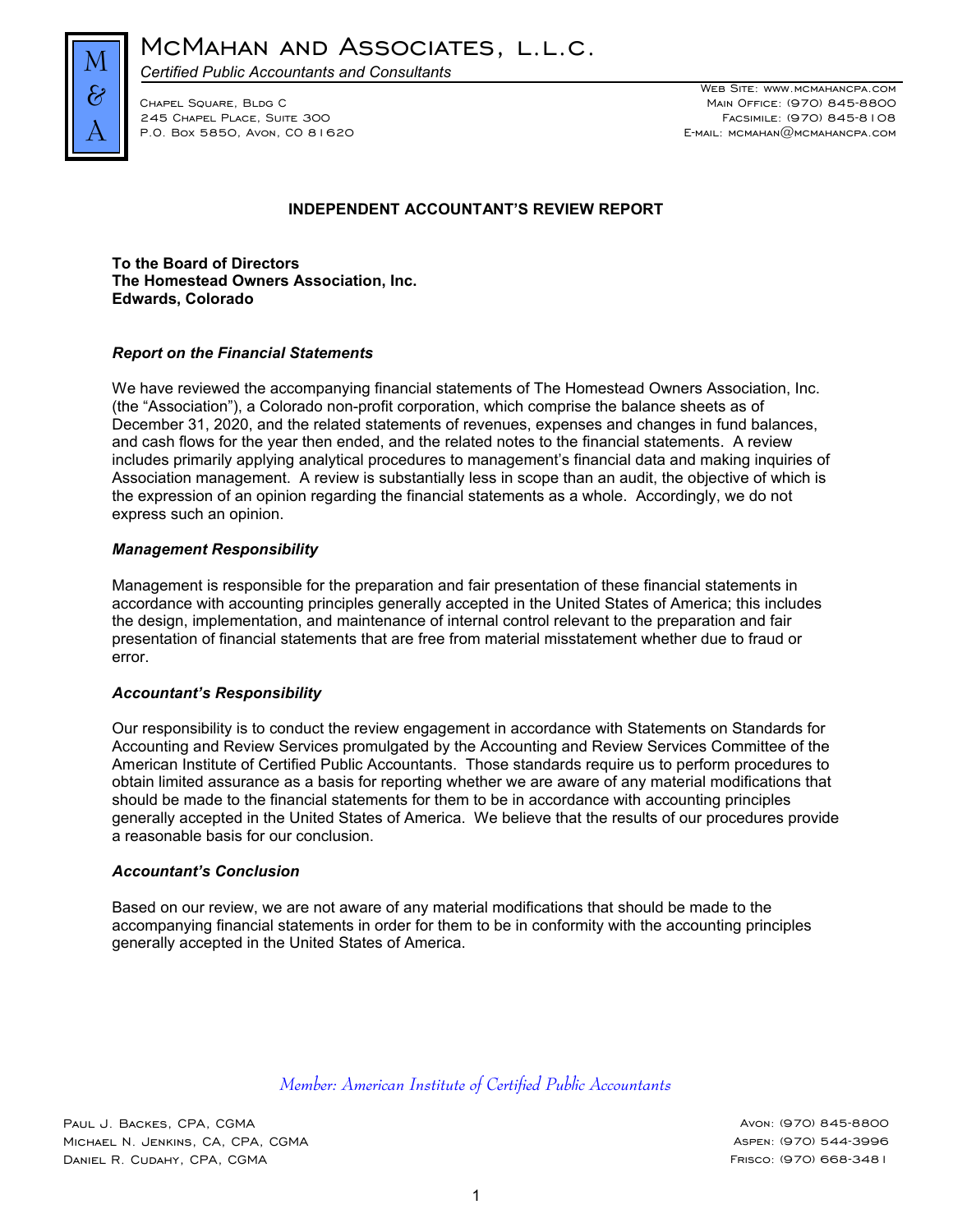#### **INDEPENDENT ACCOUNTANT'S REVIEW REPORT To the Board of Directors The Homestead Owners Association, Inc. Edwards, Colorado**

## *Emphasis of Matter*

As discussed in Note 12 to the financial statements, in 2020, the Association adopted Accounting Standards Update ("ASU") 2014-09, *Revenue from Contracts with Customers (Topic 606)* and all subsequent amendments to the ASU*.* Our conclusion is not modified with respect to this matter.

## *Other Matters*

The prior year summarized information has been derived from the Association's fiscal year 2019 financial statements, which were reviewed by us. Our report dated January 18, 2020 stated we were not aware of any material modifications that should be made to those financial statements in order for them to be in conformity with the accounting principles generally accepted in the United States of America.

The supplementary schedules on pages 14 – 16 are presented for purposes of additional analysis and are not a required part of the basic financial statements. The information is the representation of the Association's management. Except for the Association's budget – which was compiled from information that is the representation of management, without audit or review, and on which we do not express an opinion or provide any assurance – we have reviewed the information and, based on our review, we are not aware of any material modifications that should be made to the information in order for it to be in accordance with accounting principles generally accepted in the United States of America. We have not audited the information and, accordingly, do not express an opinion on such information.

Accounting principles generally accepted in the United States of America require that the Schedule of Future Major Repairs and Replacements on pages 17 – 18 be presented to supplement the basic financial statements. Such information, although not a part of the basic financial statements, is required by the Financial Accounting Standards Board, who considers it to be an essential part of financial reporting for placing the basic financial statements in an appropriate operational, economic, or historical context. Such information was not audited, reviewed, or compiled by us and, accordingly, we do not express an opinion, a conclusion, nor provide any form of assurance on it.

Mc Mahan and Associates, L.L.C.

**McMahan and Associates, L.L.C. March 4, 2021**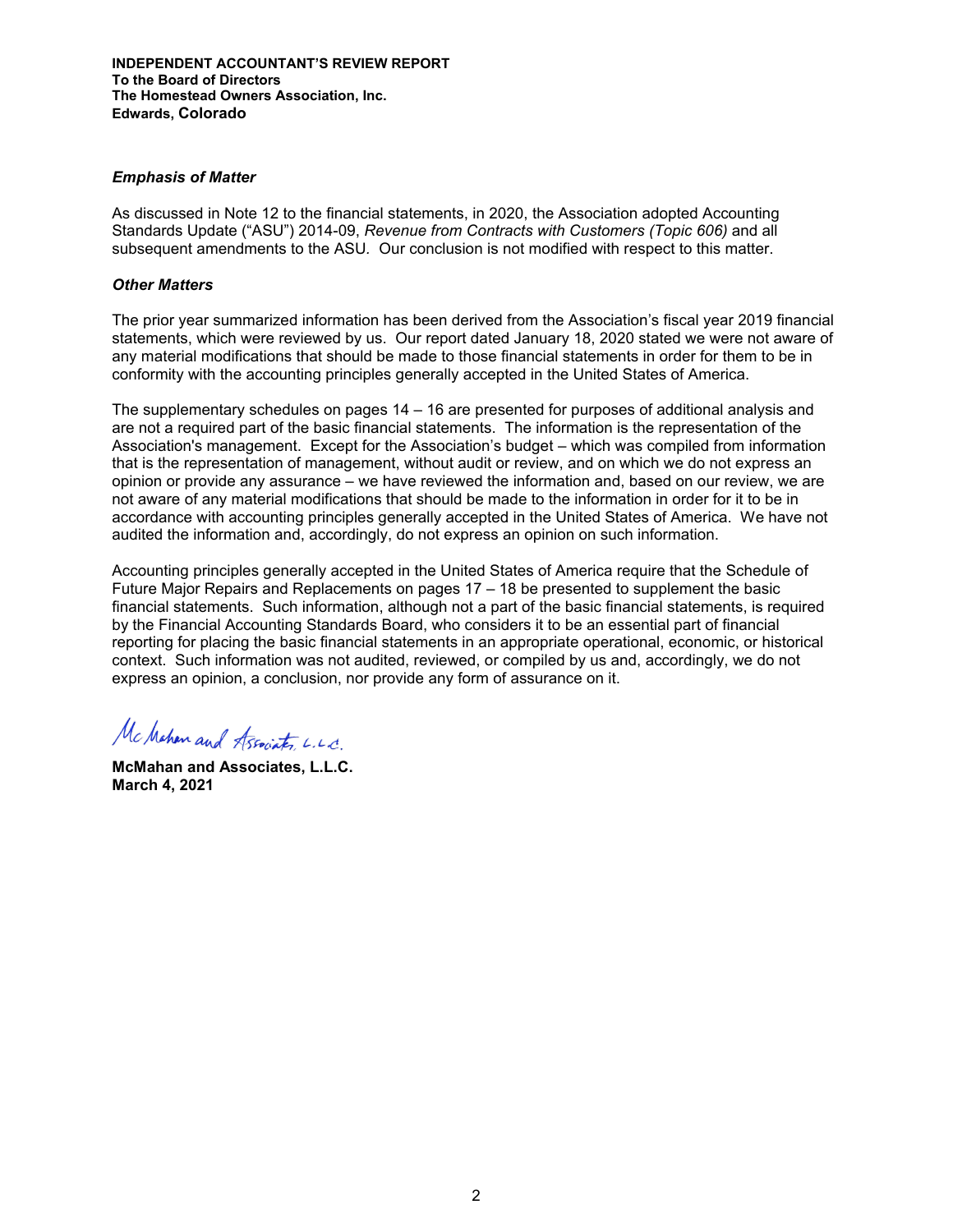## **The Homestead Owners Association, Inc. (With Comparative Totals for December 31, 2019) (Unaudited) December 31, 2020 Balance Sheets (A Colorado Non-Profit Corporation)**

|                                            | 2020        |             |              | 2019         |
|--------------------------------------------|-------------|-------------|--------------|--------------|
|                                            | Operating   | Replacement |              |              |
|                                            | <b>Fund</b> | <b>Fund</b> | <b>Total</b> | <b>Total</b> |
| <b>Assets:</b>                             |             |             |              |              |
| <b>Current Assets:</b>                     |             |             |              |              |
| Cash and cash equivalents                  | 368,446     | 928,376     | 1,296,822    | 306,668      |
| Cash, restricted for deposits              | 7,900       |             | 7,900        | 7,899        |
| Investments                                |             | 437,569     | 437,569      | 1,239,632    |
| Accounts receivable from owners, net       | 159,405     |             | 159,405      | 158,108      |
| Interest receivable                        |             |             |              | 872          |
| Inventories, at cost                       | 8,644       |             | 8,644        | 9,508        |
| Prepaid expenses                           | 16,650      |             | 16,650       | 19,761       |
| <b>Total Current Assets</b>                | 561,045     | 1,365,945   | 1,926,990    | 1,742,448    |
| <b>Property and Equipment:</b>             |             |             |              |              |
| Land - Park DeClark                        |             |             |              |              |
| Condominium                                | 159,118     |             | 159,118      | 159,118      |
| Furniture, fixtures and equipment          | 331,411     |             | 331,411      | 311,051      |
| Accumulated depreciation                   | (390, 358)  |             | (390, 358)   | (366, 184)   |
| <b>Total Property and Equipment</b>        | 100,171     |             | 100,171      | 103,985      |
| <b>Total Assets</b>                        | 661,216     | 1,365,945   | 2,027,161    | 1,846,433    |
| <b>Liabilities and Fund Balances:</b>      |             |             |              |              |
| <b>Current Liabilities:</b>                |             |             |              |              |
| Trade accounts payable                     | 29,750      |             | 29,750       | 11,710       |
| Retainage payable                          |             | 10,000      | 10,000       | 10,000       |
| Escrow deposit payable                     | 7,501       |             | 7,501        | 7,500        |
| Pre-billed dues                            | 122,257     |             | 122,257      | 121,961      |
| Accrued payroll taxes                      | 1,722       |             | 1,722        | 1,106        |
| Accrued property taxes                     | 15,372      |             | 15,372       | 16,265       |
| Accrued wages                              | 19,973      |             | 19,973       | 10,834       |
| Deferred revenue                           | 25,643      |             | 25,643       | 22,282       |
| Note payable, current                      |             | 114,157     | 114,157      | 106,050      |
| <b>Total Current Liabilities</b>           | 222,218     | 124,157     | 346,375      | 307,708      |
| <b>Other Liabilities:</b>                  |             |             |              |              |
| Rental deposit                             | 2,125       |             | 2,125        | 2,125        |
| Nonmember deposits                         | 1,800       |             | 1,800        | 2,650        |
| <b>Total Other Liabilities</b>             | 3,925       |             | 3,925        | 4,775        |
| Long-Term Debt:                            |             |             |              |              |
| Note payable, noncurrent, net              | 142,243     | 95,549      | 237,792      | 312,481      |
| <b>Total Long-Term Debt</b>                | 142,243     | 95,549      | 237,792      | 312,481      |
| <b>Total Liabilities</b>                   | 368,386     | 219,706     | 588,092      | 624,964      |
| <b>Fund Balances</b>                       | 292,830     | 1,146,239   | 1,439,069    | 1,221,469    |
| <b>Total Liabilities and Fund Balances</b> | 661,216     | 1,365,945   | 2,027,161    | 1,846,433    |

See accompanying notes and Independent Accountant's Review Report.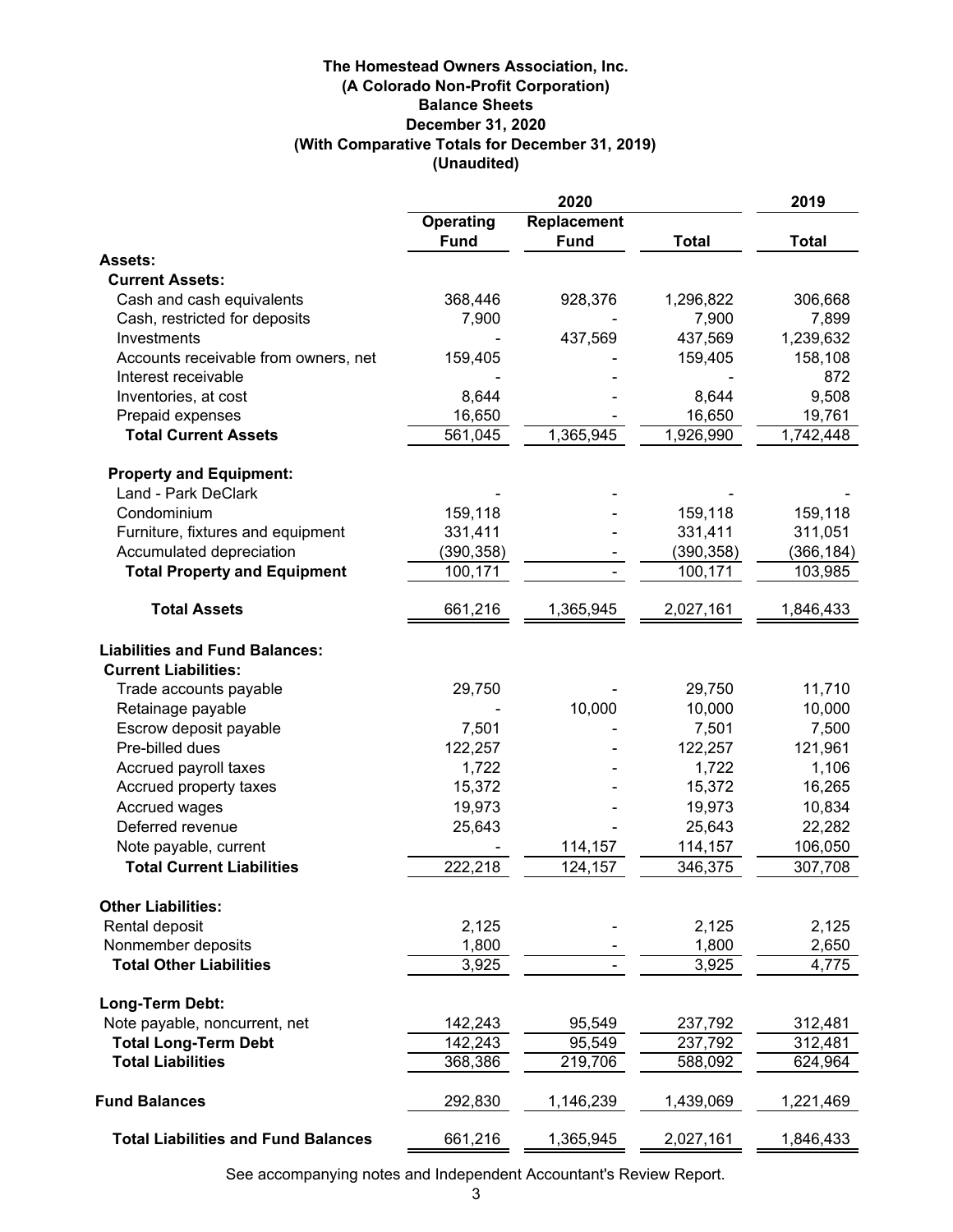## **For the Year Ended December 31, 2020 Statement of Revenues, Expenses and Changes in Fund Balances (A Colorado Non-Profit Corporation) The Homestead Owners Association, Inc. (With Comparative Totals for the Year Ended December 31, 2019) (Unaudited)**

|                                 | 2020                            |             |              | 2019         |
|---------------------------------|---------------------------------|-------------|--------------|--------------|
|                                 | <b>Operating</b><br>Replacement |             |              |              |
|                                 | <b>Fund</b>                     | <b>Fund</b> | <b>Total</b> | <b>Total</b> |
| <b>Revenues:</b>                |                                 |             |              |              |
| Owner assessments               | 1,029,945                       |             | 1,029,945    | 1,025,745    |
| Member dues                     | 277,111                         |             | 277,111      | 325,989      |
| Activity income                 | 434,370                         |             | 434,370      | 556,262      |
| Rental income                   | 72,624                          |             | 72,624       | 79,339       |
| Investment income               | 278                             | 15,562      | 15,840       | 36,765       |
| Other revenue                   | 14,426                          |             | 14,426       | 14,282       |
| <b>Total Revenues</b>           | 1,828,754                       | 15,562      | 1,844,316    | 2,038,382    |
| <b>Expenses:</b>                |                                 |             |              |              |
| Activity cost of revenues       | 34,849                          |             | 34,849       | 46,191       |
| Amortization                    |                                 |             |              | 620          |
| <b>Bad debts</b>                | 1,005                           |             | 1,005        | 178          |
| <b>Bank charges</b>             | 5,088                           |             | 5,088        | 6,423        |
| Building and ground maintenance | 134,122                         |             | 134,122      | 137,075      |
| Copier lease                    | 7,201                           |             | 7,201        | 7,586        |
| Depreciation                    | 24,174                          |             | 24,174       | 16,843       |
| Membership expense              | 20,114                          |             | 20,114       | 60,635       |
| Education                       | 3,182                           |             | 3,182        | 5,512        |
| <b>Utilities</b>                | 106,235                         |             | 106,235      | 115,800      |
| Employee expenses               | 11,110                          |             | 11,110       | 14,996       |
| Homestead CCTH dues             | 5,517                           |             | 5,517        | 5,044        |
| Insurance                       | 100,723                         |             | 100,723      | 86,645       |
| Legal and accounting            | 49,715                          |             | 49,715       | 50,563       |
| Other expense                   | 19,770                          |             | 19,770       | 6,184        |
| Office supplies                 | 21,079                          |             | 21,079       | 23,432       |
| Payroll taxes                   | 63,149                          |             | 63,149       | 67,216       |
| Real estate taxes               | 15,081                          |             | 15,081       | 16,265       |
| Salaries and wages              | 797,510                         |             | 797,510      | 843,420      |
| Replacement expenses            |                                 | 207,092     | 207,092      | 486,557      |
| <b>Total Expenses</b>           | 1,419,624                       | 207,092     | 1,626,716    | 1,997,185    |
|                                 |                                 |             |              |              |
| <b>Excess of Revenues</b>       |                                 |             |              |              |
| <b>Over Expenses</b>            | 409,130                         | (191, 530)  | 217,600      | 41,197       |
| <b>Beginning Fund Balances</b>  | 154,015                         | 1,067,454   | 1,221,469    | 1,217,439    |
| Transfer                        | (270, 315)                      | 270,315     |              |              |
| Prior period adjustment         |                                 |             |              | (37, 167)    |
| <b>Ending Fund Balances</b>     | 292,830                         | 1,146,239   | 1,439,069    | 1,221,469    |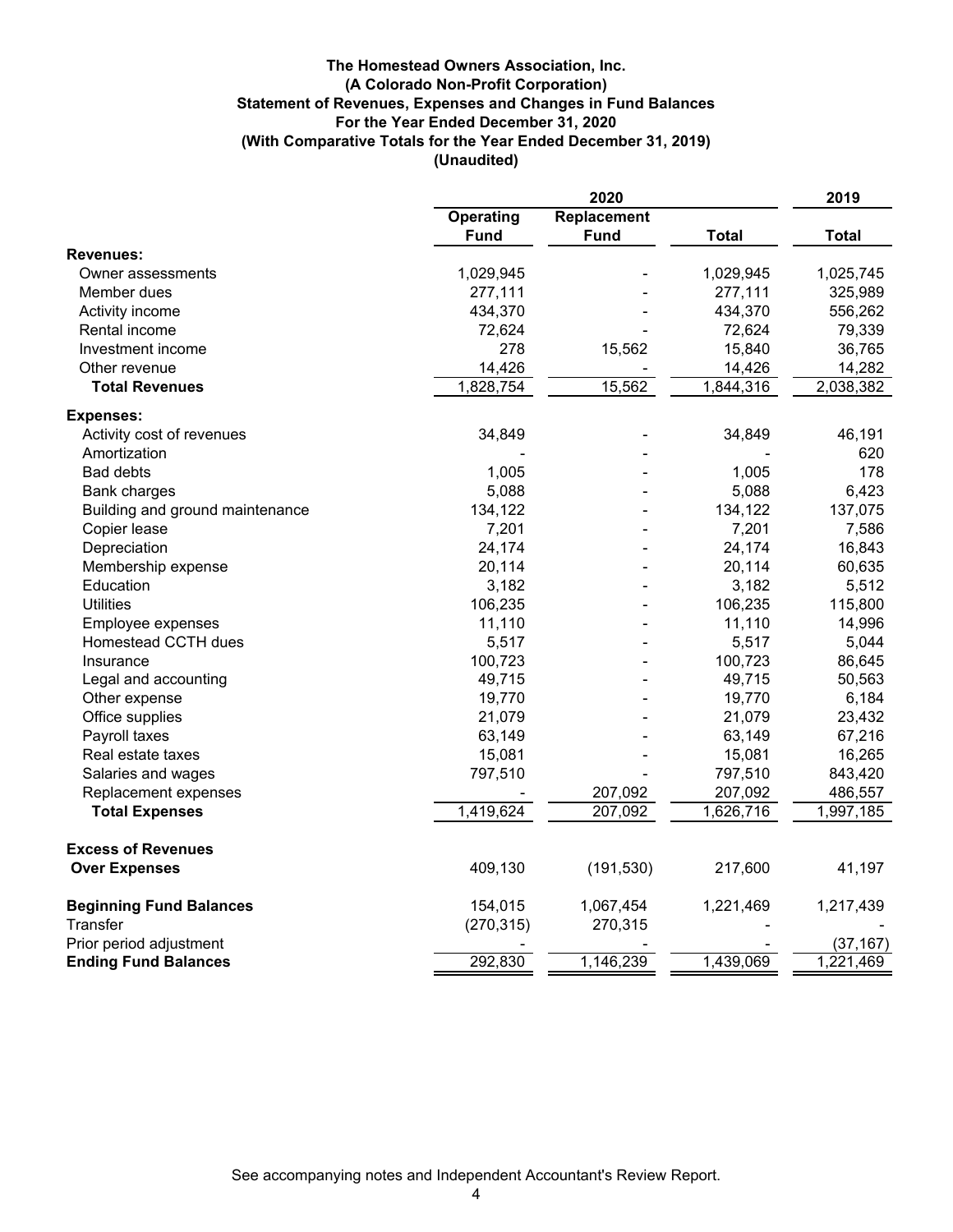#### **(A Colorado Non-Profit Corporation) The Homestead Owners Association, Inc. (Unaudited) (With Comparative Totals for the Year Ended December 31, 2019) For the Year Ended December 31, 2020 Statements of Cash Flows**

|                                                                                                               |            | 2020        |              | 2019         |
|---------------------------------------------------------------------------------------------------------------|------------|-------------|--------------|--------------|
|                                                                                                               | Operating  | Replacement |              |              |
|                                                                                                               | Fund       | <b>Fund</b> | <b>Total</b> | <b>Total</b> |
| <b>Cash Flows from Operating Activities:</b>                                                                  |            |             |              |              |
| Cash received from owners                                                                                     | 1,305,206  |             | 1,305,206    | 1,346,412    |
| Cash received from activities                                                                                 | 437,731    |             | 437,731      | 556,685      |
| Cash received from rent                                                                                       | 72,624     |             | 72,624       | 79,339       |
| Cash received from interest                                                                                   | 278        | 21,497      | 21,775       | 29,133       |
| Other cash receipts                                                                                           | 14,426     |             | 14,426       | 14,282       |
| Interest paid                                                                                                 |            | 12,171      | 12,171       | (19, 435)    |
| Cash paid for salaries and benefits                                                                           | (850, 904) |             | (850, 904)   | (910, 232)   |
| Cash paid for goods and services                                                                              | (513,669)  | (218, 643)  | (732, 312)   | (1,048,447)  |
| Transfer (to) from other fund                                                                                 | (270, 315) | 270,315     |              |              |
| <b>Net Cash Provided by Operating Activities</b>                                                              | 195,377    | 85,340      | 280,717      | 47,737       |
| <b>Cash Flows from Investing Activities:</b>                                                                  |            |             |              |              |
| Cash payment for equipment                                                                                    | (20, 360)  |             | (20, 360)    | (59, 217)    |
| Cash received from redemption/sale of investments                                                             |            | 1,279,000   | 1,279,000    | 100,000      |
| Cash paid to purchase investments                                                                             |            | (482,000)   | (482,000)    | (100,000)    |
| Net Cash Provided (Used) by Investing Activities                                                              | (20, 360)  | 797,000     | 776,640      | (59, 217)    |
| <b>Cash Flows from Financing Activities:</b>                                                                  |            |             |              |              |
| Cash received as proceeds of note payable                                                                     | 142,243    |             | 142,243      |              |
| Cash repaid on note payable principal                                                                         |            | (209, 445)  | (209, 445)   | (300, 942)   |
| Net Cash Provided (Used) by Financing Activities                                                              | 142,243    | (209, 445)  | (67, 202)    | (300,942)    |
| Net Increase (Decrease) in Cash and Cash Equivalents                                                          | 317,260    | 672,895     | 990,155      | (312, 422)   |
| Net Cash and Cash Equivalents - Beginning of Year                                                             | 59,086     | 255,481     | 314,567      | 626,989      |
| Net Cash and Cash Equivalents - End of Year ***                                                               | 376,346    | 928,376     | 1,304,722    | 314,567      |
| ***Balance sheet captions:                                                                                    |            |             |              |              |
| Cash - Unrestricted                                                                                           | 368,446    | 928,376     | 1,296,822    | 306,668      |
| Cash - Restricted for deposits                                                                                | 7,900      |             | 7,900        | 7,899        |
|                                                                                                               | 376,346    | 928,376     | 1,304,722    | 314,567      |
| <b>Reconciliation of Excess of Revenues</b><br>Over Expenses to Net Cash Provided<br>by Operating Activities: |            |             |              |              |
| Excess of revenues over expenses                                                                              | 409,130    | (191, 530)  | 217,600      | 41,197       |
| <b>Adjustments to reconcile:</b>                                                                              |            |             |              |              |
| Depreciation                                                                                                  | 24,174     |             | 24,174       | 16,843       |
| Amortization                                                                                                  |            | 620         | 620          | 620          |
| Unrealized (gain) loss on investments                                                                         |            | 5,063       | 5,063        | (7,632)      |
| (Increase) decrease in accounts receivable                                                                    | (1, 297)   |             | (1,297)      | (12,016)     |
| (Increase) decrease in interest receivable                                                                    |            | 872         | 872          |              |
| (Increase) decrease in prepaid expenses                                                                       | 3,111      |             | 3,111        | (5,639)      |
| (Increase) decrease in inventories                                                                            | 864        |             | 864          | 378          |
| Increase (decrease) in accounts payable                                                                       | 18,040     |             | 18,040       | (3, 537)     |
| Increase (decrease) in retainage payable                                                                      |            |             |              | 10,000       |
| Increase (decrease) in deposits payable                                                                       | (849)      |             | (849)        | 7,250        |
| Increase (decrease) in deferred assessments                                                                   | 296        |             | 296          | (555)        |
| Increase (decrease) in other liabilities                                                                      | 12,223     |             | 12,223       | 828          |
| Transfer (to) from other fund                                                                                 | (270, 315) | 270,315     |              |              |
| <b>Total Adjustments</b>                                                                                      | (213, 753) | 276,870     | 63,117       | 6,540        |
| <b>Net Cash Provided by Operating Activities</b>                                                              | 195,377    | 85,340      | 280,717      | 47,737       |

See accompanying notes and Independent Accountant's Review Report.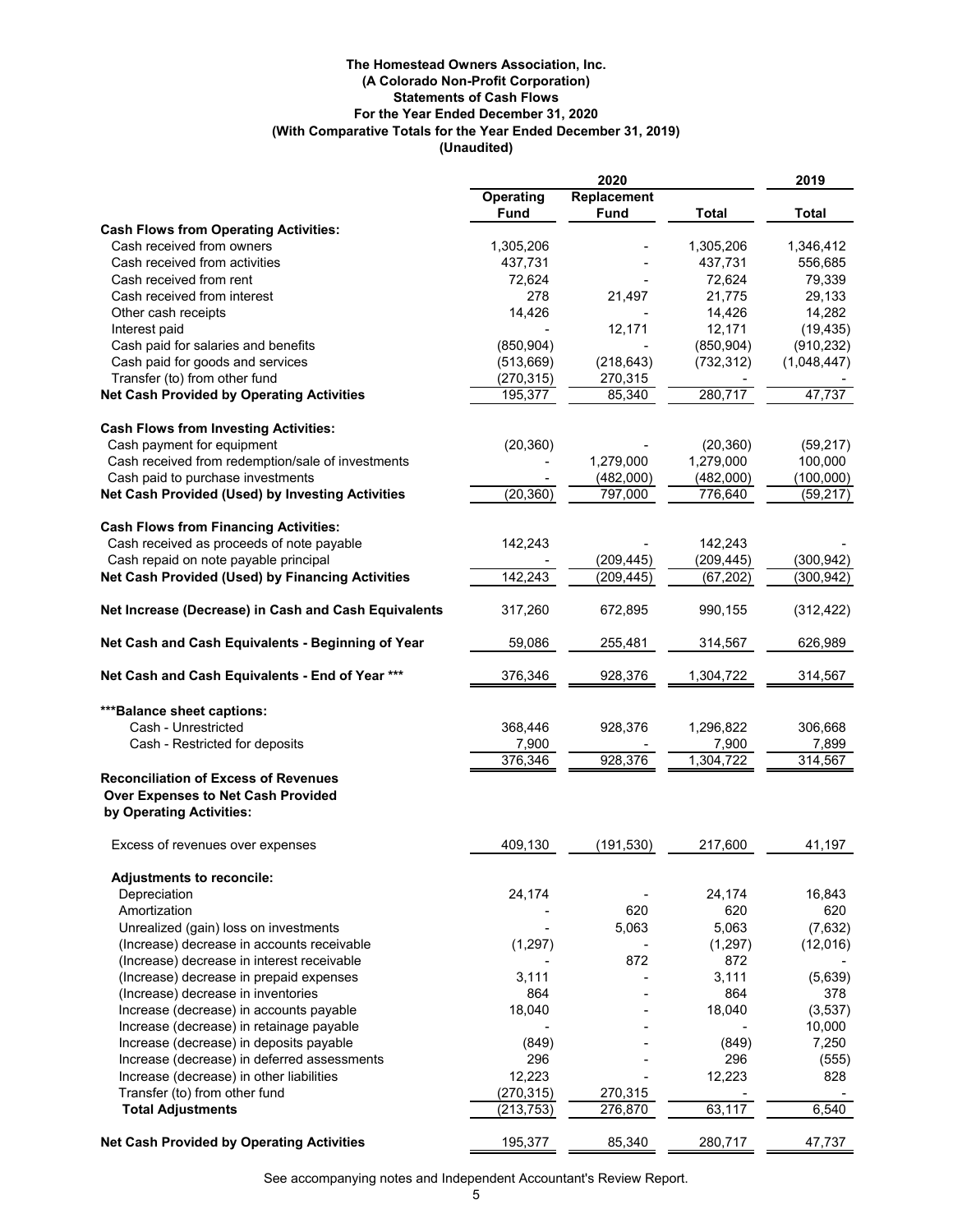## **1. Organization**

The Homestead Owners Association, Inc. (the "Association") is a statutory association organized as a not-for-profit corporation in the State of Colorado. The Association was incorporated on July 14, 1982 and began operations in 1983 in Edwards, Colorado. The purpose of the Association is to provide for maintenance, preservation and architectural control of the sold residential lots and common area/open space within the 850 acre Homestead development. Every person or entity that is a record owner of a fee or undivided fee interest in any vacant lot and/or dwelling unit within the Homestead development is required to be a member of the Association. Currently there are 815 homeowners. The Association also operates a Clubhouse, which includes a swimming pool, tennis courts, locker rooms, etc. The Association also rents space within the Clubhouse to a Montessori school.

## **2. Summary of Significant Accounting Policies**

## **A. Basis of Accounting**

The financial statements are prepared on the accrual basis of accounting. The common expenses of the Association are paid by the Association for its members. The Board of Directors estimates the expenses, and the Association's members are assessed for their pro-rata share.

## **B. Fund Accounting**

The Association uses the fund method of accounting, which requires that funds, such as the Operating Fund and funds for future major repairs and replacements (Replacement Fund), be classified separately for accounting and reporting purposes. Disbursements from the Operating Fund are generally at the discretion of the Board of Directors or Property Manager. Disbursements from the Replacement Fund may be made only for their designated purposes.

## **C. Cash and Cash Equivalents**

For purposes of the statements of cash flows, the Association defines cash equivalents as all highly liquid investments with a maturity of less than three months.

## **D. Investments**

The Association has invested certain excess funds in certificates of deposit that are held in brokerage accounts and with original maturities of greater than 90 days when purchased. The investments are considered debt securities and are reported at fair value, with all realized and unrealized gains or losses included in current period earnings.

## **E. Recognition of Assets**

Real and personal property acquired by the Association is recognized on the Association's financial statements as capitalized fixed assets and is recorded at cost. The property is depreciated using the straight-line method over the following estimated useful lives:

|                                 | Estimated           |  |
|---------------------------------|---------------------|--|
|                                 | <b>Useful Lives</b> |  |
| Condominium Unit                | 29                  |  |
| Furniture, Fixtures & Equipment | $3-10$              |  |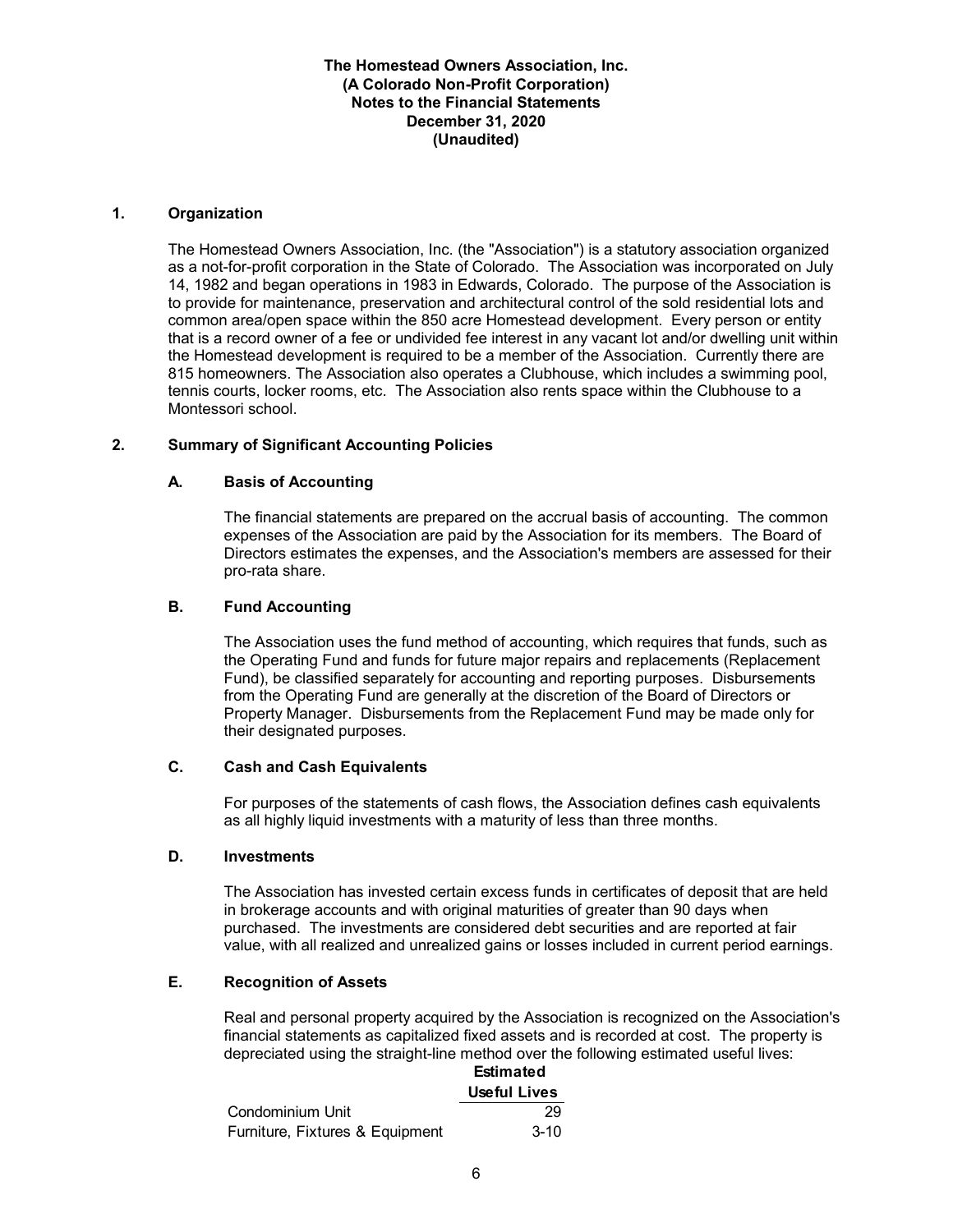## **2. Summary of Significant Accounting Policies (continued)**

### **E. Recognition of Assets (continued)**

Real property and common areas acquired from the developer and related improvements to such property are not recorded in the Association's financial statements because those properties are owned by the individual unit owners in common and not by the Association.

## **F. Accounts Receivable**

The Association recognizes bad debts by the allowance method. No provision for doubtful accounts has been made because all amounts are considered collectable.

## **G. Prepaid Expenses**

Prepaid expenses represent goods and services paid for in fiscal year 2020 for expenses associated with fiscal year 2021.

#### **H. Inventories**

The Association maintains inventories of retail sporting goods, apparel, and food and beverages. All inventories are valued at cost, using the first-in, first-out method.

## **I. Accounts Payable**

Accounts payable represented goods and services rendered in fiscal year 2020, but not paid for until fiscal year 2021.

## **J. Debt Issuance Costs**

Debt issuance costs, including origination and other fees incurred to obtain long-term financing, are amortized over the term to maturity of the underlying indebtedness. The unamortized amount is presented as a reduction of long-term debt on the balance sheet.

## **K. Pre-billed Assessments Revenue**

Pre-billed assessments revenue represents assessments for the next fiscal year, which have been billed to owners in advance. The Association bills owners monthly.

## **L. Deferred Revenue**

Deferred revenue represents fees for various recreational and training programs and sessions, guests, and babysitting paid for in 2020, but not redeemed. The revenue will be recognized when the services are rendered in a future period.

## **M. Nonmember Deposits**

The Association collects deposits from nonmembers of the Association who wish to participate in the activities of the Clubhouse. Prior to August 1, 2003, \$250 was collected from each nonmember; the money is retained to cover unpaid fees when a nonmember ends participation in Clubhouse activities. Unapplied deposits are returned to nonmembers who depart as of September 1. After July 31, 2003, nonmembers are charged a non-refundable Admin/Set-up fee of \$250.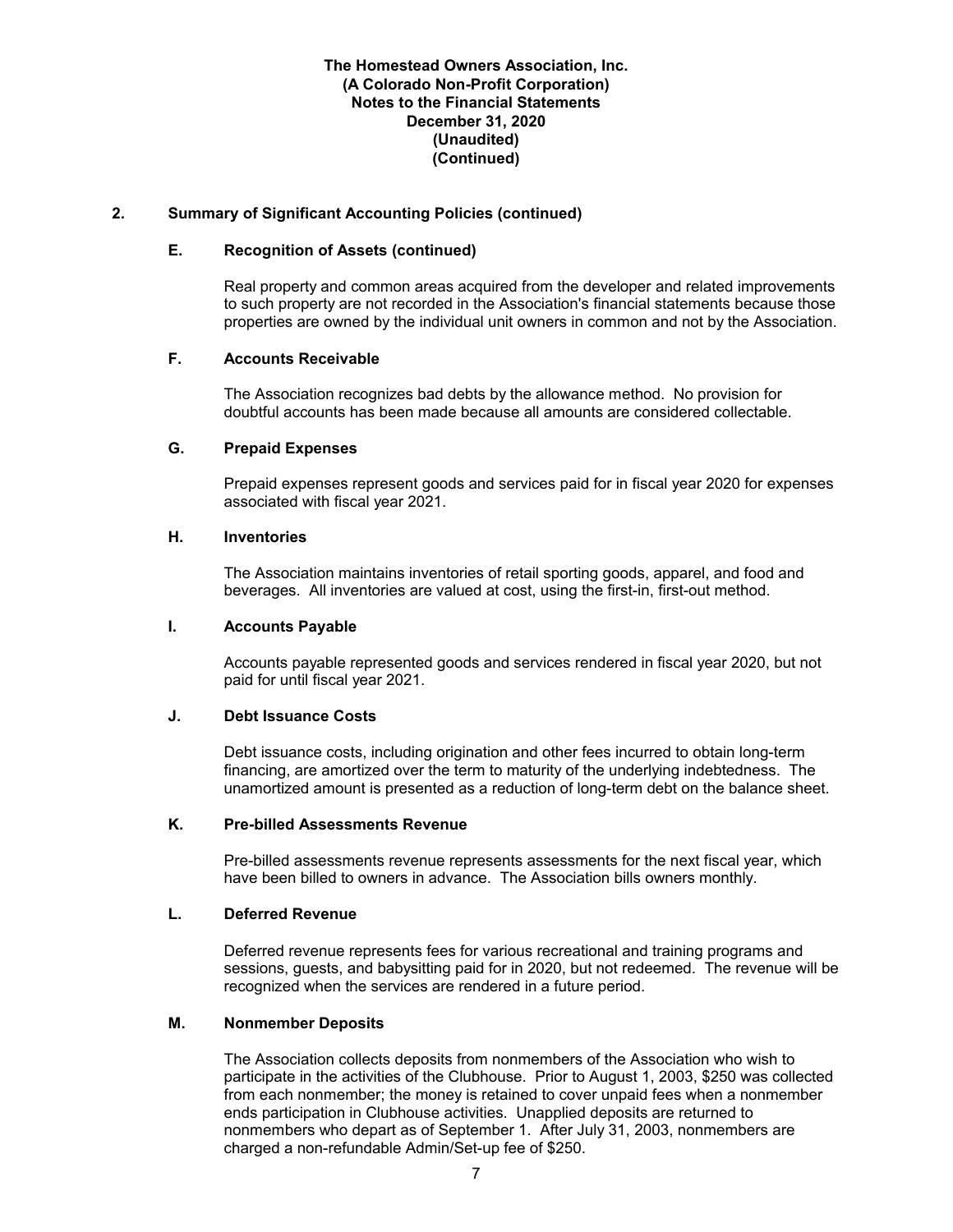## **2. Summary of Significant Accounting Policies (continued)**

### **N. Performance Deposit Escrow**

For new construction, a \$7,500 deposit for each separate dwelling unit is required and will be refunded upon completion of plans as presented and approved the Design Review Committee. The Board will also collect deposits for other small construction or improvement projects, but the performance deposit collected varies depending on the size of the project.

## **O. Revenues and Revenue Recognition**

Common assessments are a primary source of revenue for the Association. The Board, with the assistance of on-site management, prepares an annual budget to estimate the annual expenses of maintaining the Association's common elements. On an annual basis, members of the Association are assessed for their respective pro-rata share of these estimated expenses, which are payable in monthly installments.

The Association has determined that the relationship of the members to the Association is not that of a customer as defined in generally accepted accounting principles, since the members control the governance of the Association, and it is not possible to separate the members from the Association itself. Further, the nature of the Association's governing documents as it relates to the billing and collection of member assessments does not meet the definition of a contract under generally accepted accounting principles. Consequently, all assessment revenues are recognized as revenue by the Association when levied, as determined by the Board-approved annual budget.

The Association also recognizes revenues from fees for various recreational and training programs and sessions, guests, babysitting, and administrative fees and fines as earned upon provision of the underlying goods or service. Non-resident members and owner tenant dues are valid on a monthly basis, so these membership fee revenues are recognized ratably over the monthly period. Kid camp revenues are recognized ratably over the period of the camp. All such revenues are non-refundable.

Since the Association is designed only to operate as a conduit to collect assessments and pay operating expenses on behalf of members, any excess or deficiency of revenues over expenses is repaid to or recovered from the members in a subsequent year by reducing or increasing assessments, accumulating a reasonable reserve for common expenses or, with the approval of the Board, transferred to the Replacement Fund.

## **P. Rental Income**

.

The Association leases the day-care center within the Clubhouse to Gore Range Montessori-Edwards, LLC. The lease began on July 1, 2011 (the "commencement date") for a term of five years ending on June 30, 2016, with the option to extend for an additional 5 years. The rent to the Association is \$2,125 per month upon commencement of the lease, with a 3% increase on each anniversary of the commencement date.

The Association has an employee who rents a studio apartment on the property on an annual basis for \$500 per month.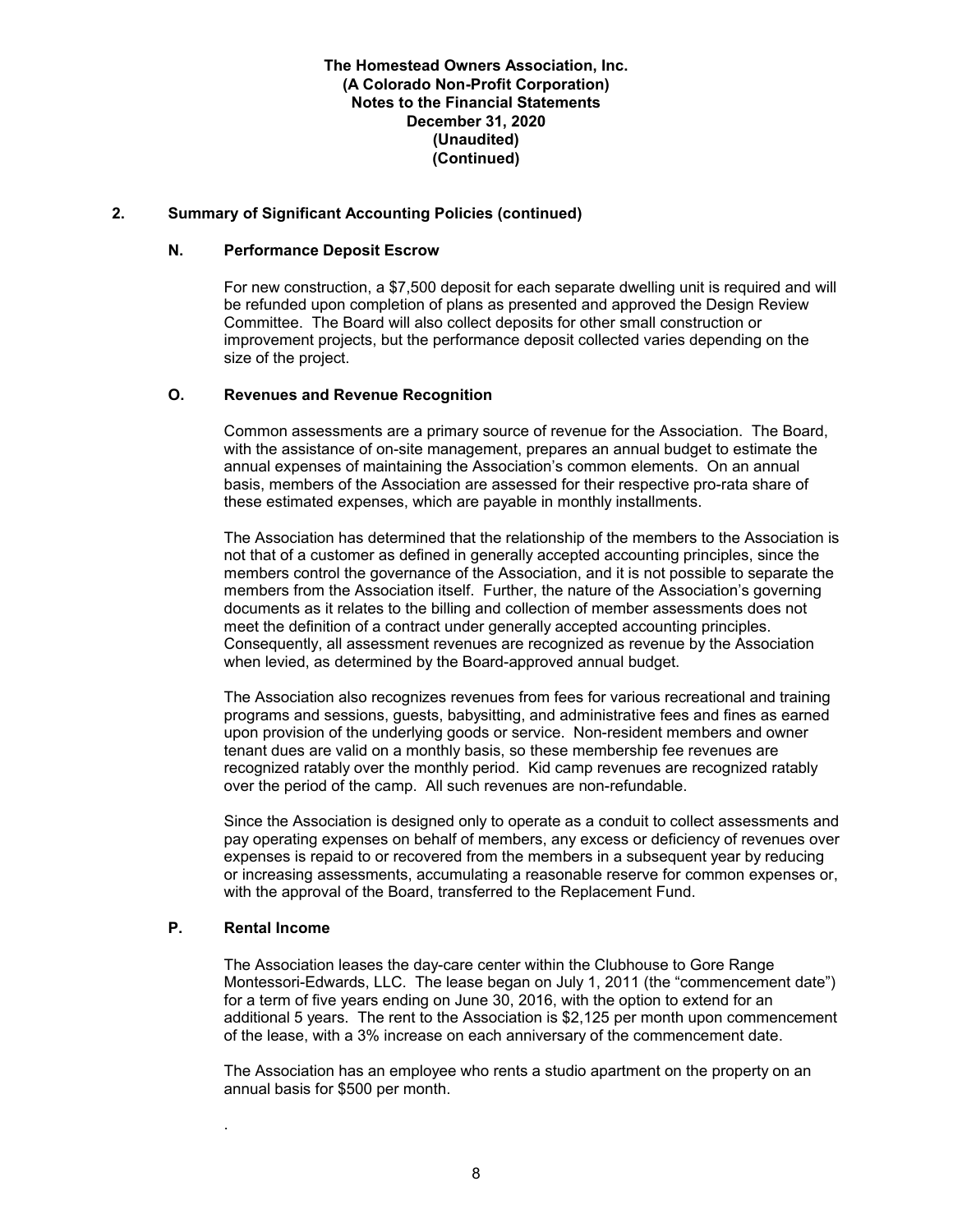## **2. Summary of Significant Accounting Policies (continued)**

## **P. Rental Income (continued)**

The Association's condominium unit is rented to an employee at a discounted rental rate in exchange for services provided to the Association. The carrying value of the unit as of December 31, 2020 was \$15,022

Beginning in June of 2009, AT&T started paying the Association \$1,000 per month to place a cell tower on the property. There was a 5 year contract which ended in June 2014. The initial contract included three 5-year options at a 10% increase for each option period. This contract was taken over by Crown Castle. The current monthly rent to the Association is paid by Crown Castle (AT&T and T-Mobile) at \$2,200 per month.

## **Q. Use of Estimates**

The preparation of financial statements in conformity with generally accepted accounting principles requires management to make estimates and assumptions that affect the reported amounts of assets and liabilities and disclosure of contingent assets and liabilities at the date of the financial statements and the reported amount of revenues and expenses during the reporting period. Actual results could differ from those estimates.

## **R. Income Taxes**

The Association has filed for and obtained non-profit status from the State of Colorado, therefore no stock was issued by the Corporation. The Association is not tax exempt for Federal and State income tax purposes and therefore must file Federal and State income tax returns as a corporation for profit.

The income tax returns of the Association are subject to examination by the Internal Revenue Service and the Colorado Department of Revenue. The Association's returns are no longer subject to examination for tax years prior to 2017 by the Internal Revenue Service and for tax years prior to 2016 by the Colorado Department of Revenue.

## **S. Subsequent Events**

Management has evaluated subsequent events through March 4, 2021; the date these financial statements were available to be issued.

## **T. Comparative Information**

The financial statements include certain prior year comparative information in total, but not by net asset class. Such information does not include sufficient detail to constitute a presentation in conformity to generally accepted accounting principles. Accordingly, such information should be read in conjunction with the Association's financial statements for the year ended December 31, 2019, from which the comparative totals were derived.

Certain balances in the Association's expenses for fiscal year 2019 have been reclassified to conform to the basis of presentation used in fiscal year 2020. Total net assets for fiscal year 2019 remain unchanged as a result of this reclassification.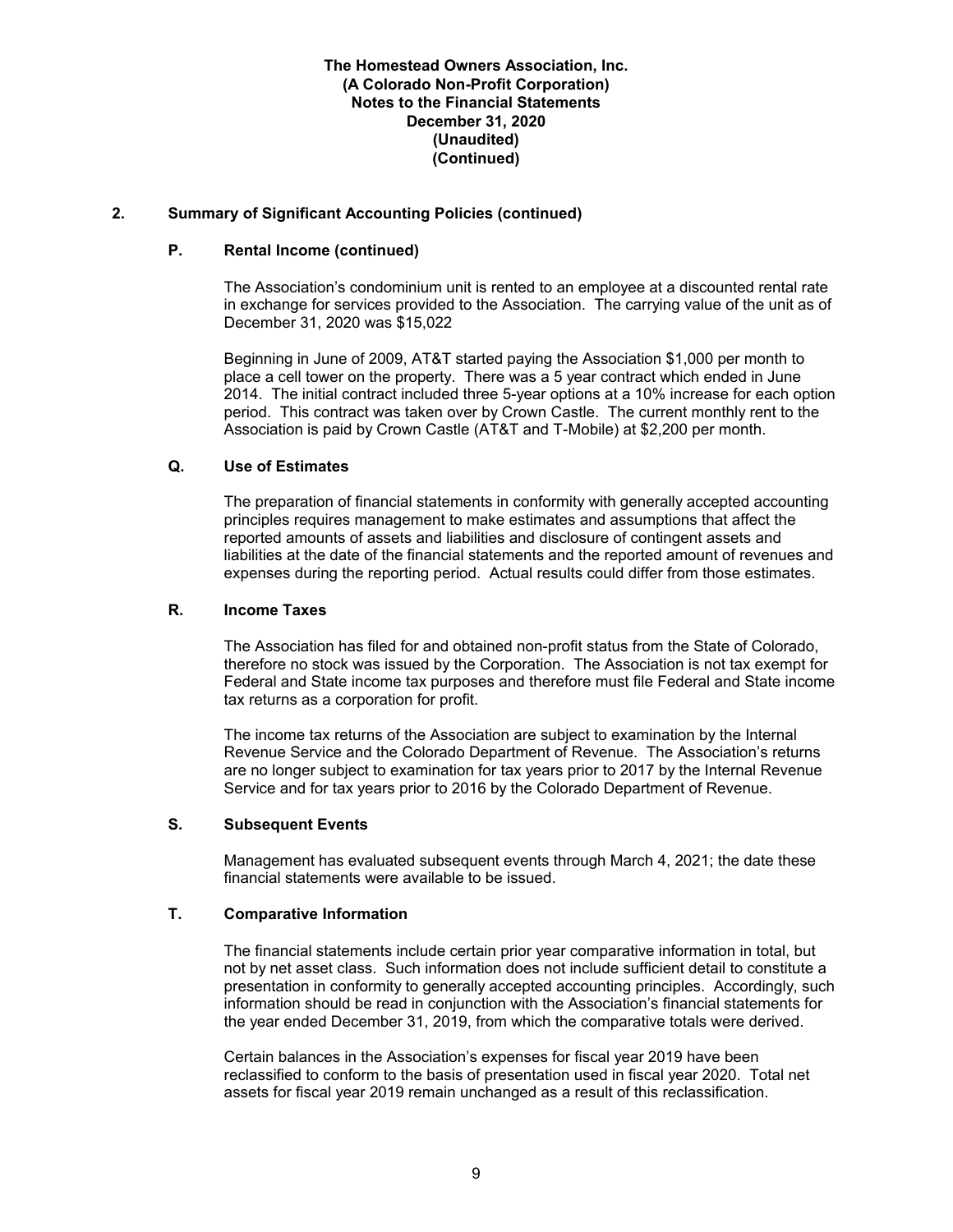## **3. Investments**

Accounting guidance establishes a fair value hierarchy that prioritizes the input to valuation techniques used to measure fair value. This hierarchy consists of three broad levels: Level 1 inputs consist of unadjusted quoted prices in active markets for identical assets and have the highest priority, Level 2 inputs consists of observable inputs other than quoted prices for identical assets, and Level 3 inputs have the lowest priority. The Association uses appropriate valuation techniques based on the available inputs to measure the fair value of its investments. When available, the Association measures fair value using Level 1 inputs because they generally provide the most reliable evidence of fair value. Level 3 inputs are used only when Level 1 or Level 2 inputs are not available.

At December 31, 2020, the Association held investments reported at fair value and are categorized as in the following table:

|                                 |                   | <b>Fair Value Measurement Using:</b> |                   |                     |
|---------------------------------|-------------------|--------------------------------------|-------------------|---------------------|
|                                 |                   | <b>Quoted Prices</b>                 |                   |                     |
|                                 |                   | in Active                            | Significant       |                     |
|                                 |                   | <b>Markets for</b>                   | <b>Other</b>      | Significant         |
|                                 |                   | <b>Identical</b>                     | <b>Observable</b> | <b>Unobservable</b> |
|                                 |                   | <b>Assets</b>                        | Inputs            | <b>Inputs</b>       |
|                                 | <b>Fair Value</b> | (Level 1)                            | (Level 2)         | (Level 3)           |
| Certificates of deposit         | 437,569           |                                      | 437,569           |                     |
| Total investments at fair value | 437,569           | ۰                                    | 437,569           | ۰                   |

At December 31, 2020, the Association held the following certificates of deposit:

| Maturing within one year; interest from 2.25% per annum            |      | 100.754 |
|--------------------------------------------------------------------|------|---------|
| Maturing in one - three years; interest from 0.6% - 2.4% per annum |      | 336.815 |
|                                                                    | - SS | 437.569 |

The following schedule summarizes the investment income in the Statements of Revenues, Expenses, and Changes in Fund Balance:

| Interest income           | \$. | 23.529  |
|---------------------------|-----|---------|
| Unrealized gains (losses) |     | (7,689) |
| Total                     |     | 15.840  |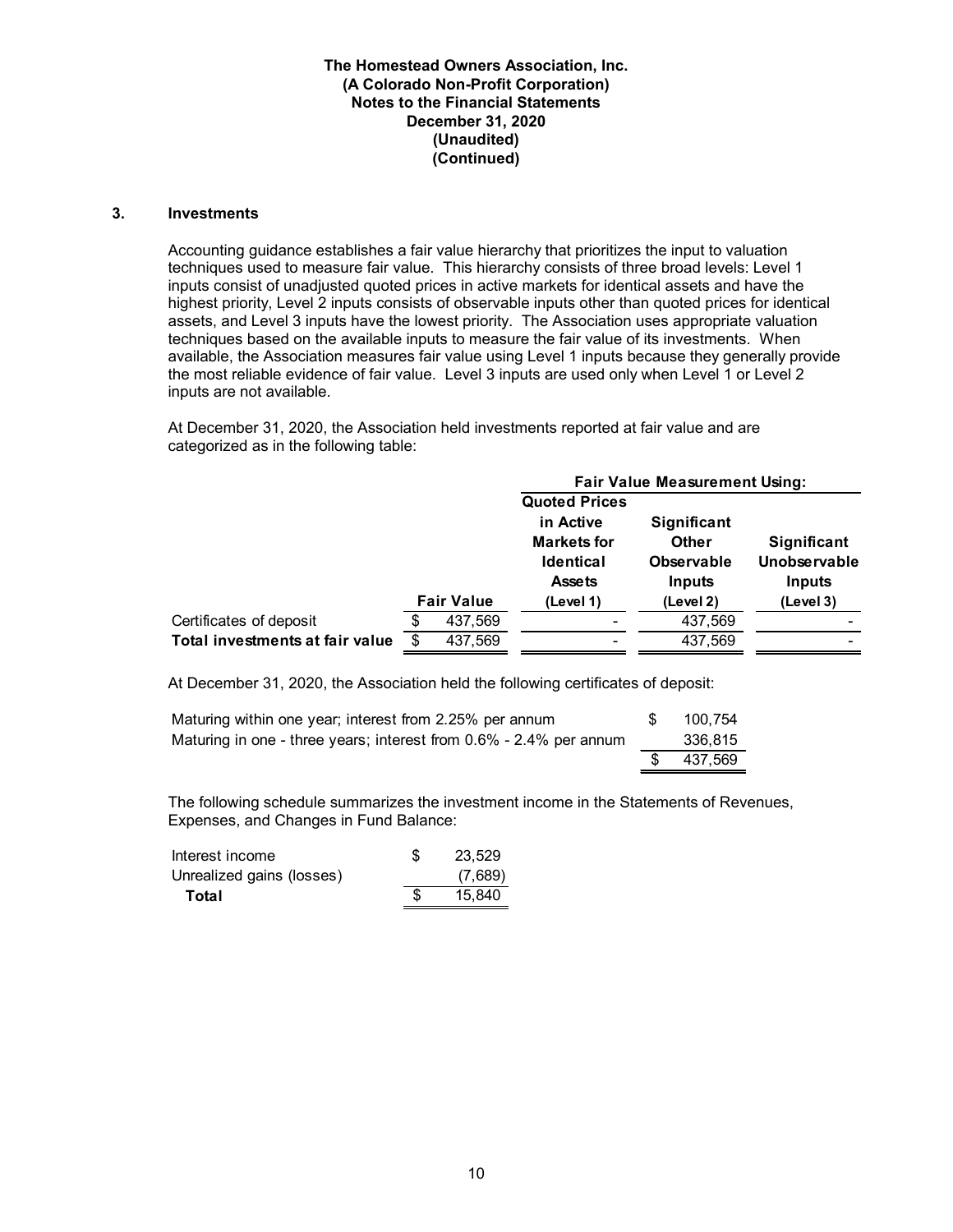## **4. Fixed Assets**

The Association's property, equipment, and related accumulated depreciation as of December 31, 2020, are as follows:

| Condominium Unit               | 159.118    |
|--------------------------------|------------|
| At cost                        | 490.529    |
| Less: Accumulated depreciation | (390, 358) |
| Property and equipment, net    | 100.171    |

### **5. Future Major Repairs and Replacements**

The Association's governing documents allow for the accumulation of funds for future major repairs and replacements. Accumulated amounts are held in funds and generally are not available for expenditures for operations.

In 2020, the Board commissioned a study by independent reserve engineers to estimate the remaining useful lives and the replacement costs of the components of common property. The unaudited supplemental Schedule of Future Major Repairs and Replacements on pages 17 – 18 is based on that study. The information has been classified into major areas of the Association's common elements and property.

The Association is funding for major repairs and replacements over the remaining useful lives of the components based on the study's estimates of current replacement costs and considering amounts previously accumulated in the Replacement Fund.

Funds are being accumulated in the Replacement Fund based on estimates of future needs for repairs and replacements of common property components. Actual expenditures may vary from the estimated future expenditures, and the variations may be material. Therefore, amounts accumulated in the Replacement Fund may not be adequate to meet all future needs for major repairs and replacements. If additional funds are needed, the Association has the right, subject to the Board's approval, to increase regular assessments, pass special assessments, or delay major repairs and replacements until funds are available.

## **6. Capital Reserve Fund**

The Board has adopted a funding program for certain future capital expenditures in the form of a Capital Reserve Fund. The Board, with the assistance of on-site management, prepares an annual budget to estimate the annual capital contribution which is intended to finance interest expense on the note payable as well as any capital improvement projects beyond what is recommended in the replacement study. For the years ended December 31, 2020 and 2019, any remaining balance in the Capital Reserve Fund was transferred to the Replacement Fund.

#### **7. Non-monetary Transactions**

One employee of the Association is given free housing in exchange for services rendered to the Association. The employee housing is exchanged for security and 15 to 30 hours of services per week.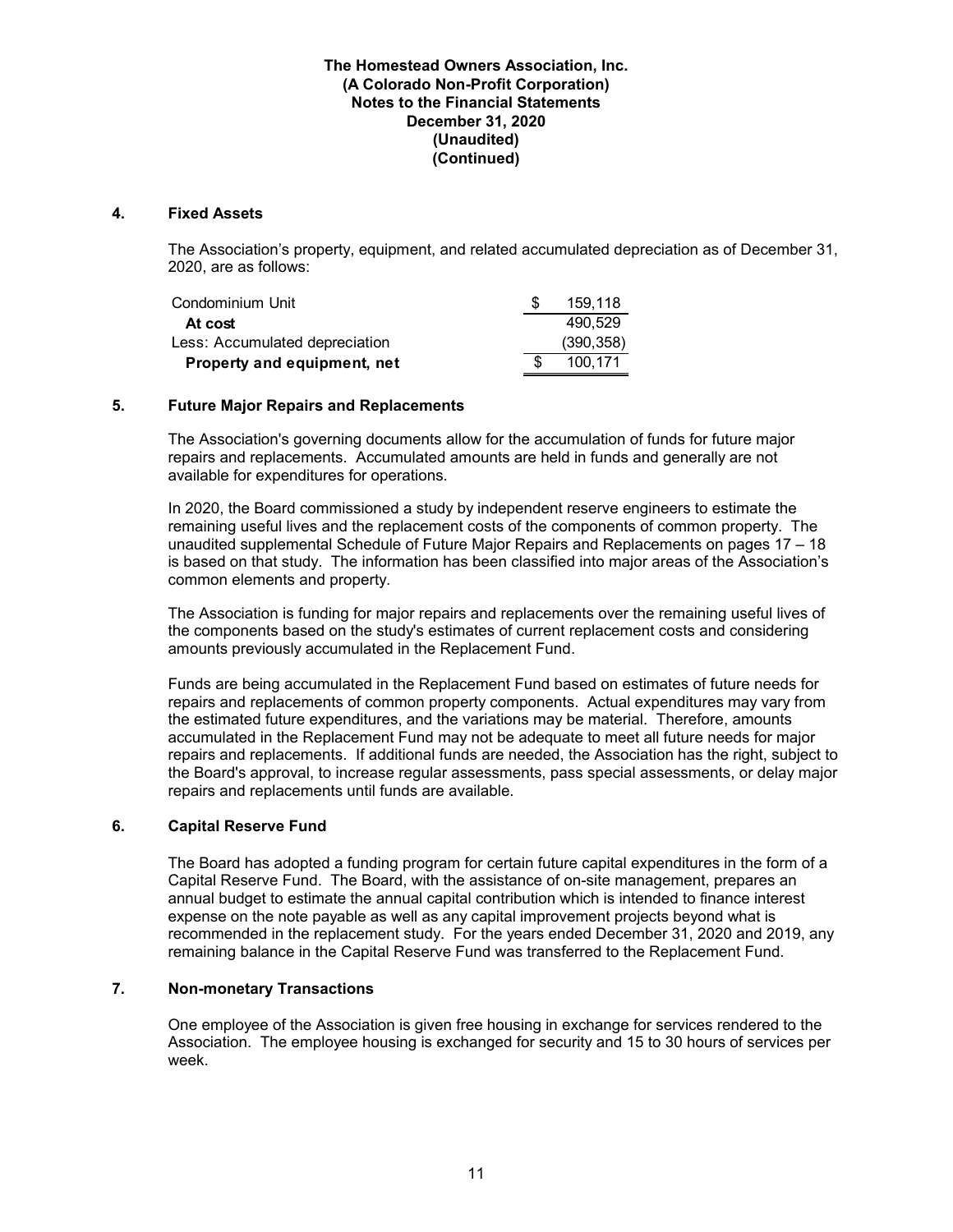## **8. Investment in Option (Land – Park DeClark)**

The Association entered into an agreement with the Edwards Metropolitan District on April 26, 2000 to assist the District in purchasing real estate from Richard and Janet DeClark, further known as "Park DeClark." The Association created the Save the Park Fund to donate \$12,000 to the District and the Association provided the District with an additional \$80,000. In light of the foregoing, the District will lease the park to the Association for \$1 per year and grant the Association the right and option to purchase the property for \$26,000 plus an appreciation amount calculated by multiplying \$26,000 by 6% per year for each year or part thereof the District has owned the property, plus the cost of any capital improvements made to the property by the District. The term of the lease and the option to purchase is 99 years.

## **9. Notes Payable**

## **A. Remodel Loan**

During 2014, the Association began remodeling the main clubhouse. On July 8, 2014, the Association obtained a promissory note for the project, up to the amount of \$1,500,000. The Replacement and Capital Reserve accumulated funds in the amount of \$1,297,985 and the loan proceeds of \$1,379,639 were used to pay for these remodel expenditures in 2014 and 2015. The original loan bore interest at an annual fixed rate of 4.00% for the first phase through July 15, 2015. The annual rate then increased to 4.95% during the second phase. The original note had a maturity date of July 15, 2030. The note was collateralized by the Association's future assessments and any other revenues or funds now and hereafter payable to the Association. On December 21, 2016, the note was modified with a principal amount of \$1,000,000 and bears interest at an annual fixed rate of 3.75%. The note may be prepaid in full or in part at any time. The modified note matures December 21, 2026. The modified note requires the borrower to maintain \$500,000 on deposit with ANB Bank.

Loan fees of \$9,766 paid in conjunction with the promissory note, which includes \$250 for the loan modification, have been capitalized and are being amortized over the life of the loan. The amortization expense for 2020 is \$620.

During 2020, the Association made loan principal payments in the amount of \$209,445, including an optional additional principal payment of \$100,000.

| Year ending December 31,2021      | 114.157 |
|-----------------------------------|---------|
| Year ending December 31,2022      | 101,348 |
| <b>Total Notes Payable</b>        | 215,505 |
| Less: Unamortized issuance cost   | (5,799) |
| Notes Payable, net of unamortized |         |
| issuance costs                    | 209.706 |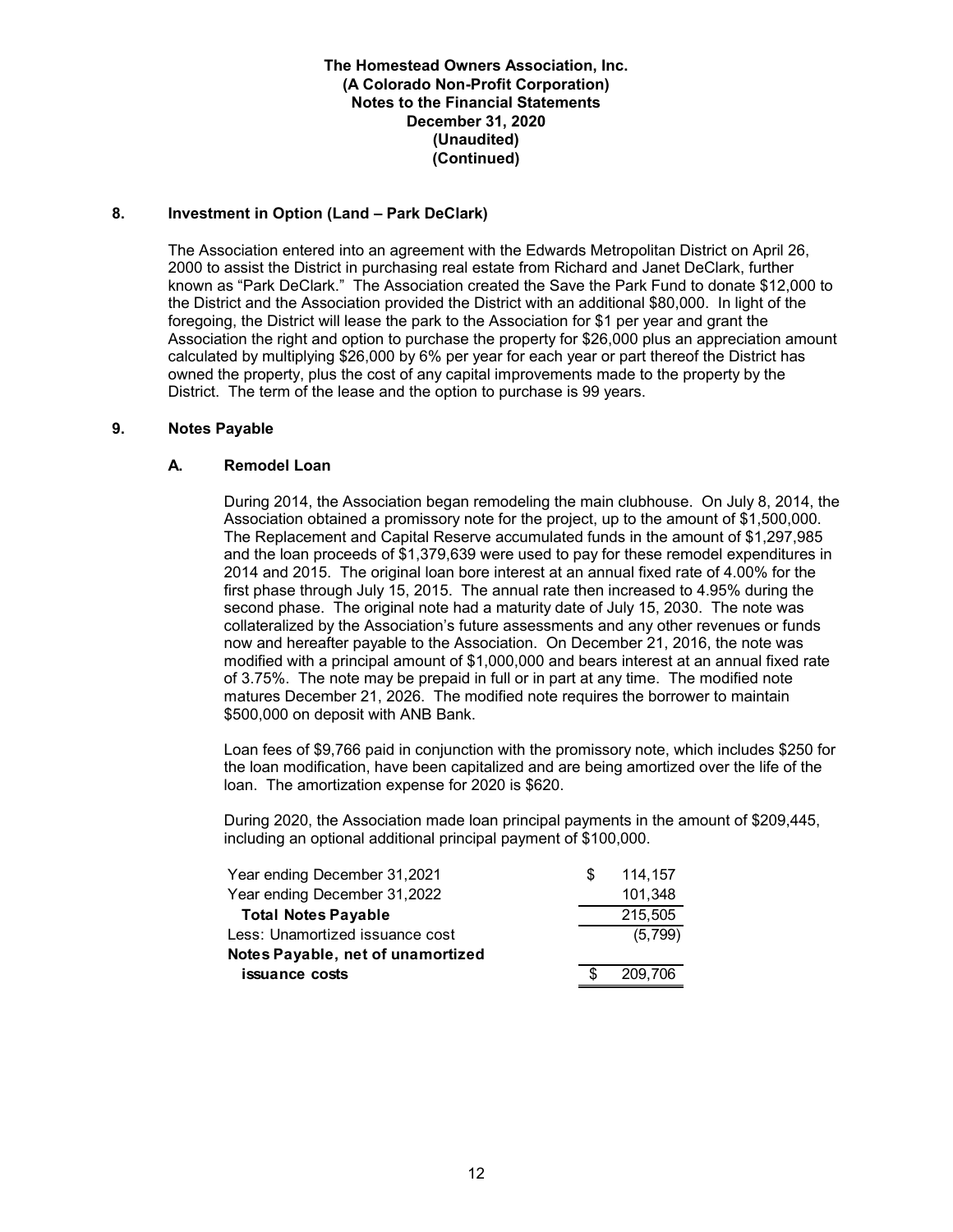## **9. Notes Payable (continued)**

## **B. Small Business Administration Loan**

In April 2020, the Association executed a promissory note with Alpine Bank, under the United States Small Business Administration's Payroll Protection Program, in the amount of \$142,243 (the "PPP Loan"). The PPP Loan, which is unsecured and bears interest at 1% per annum, matures in April 2022. No payments are due for the first six months of the loan term, and blended monthly payments of \$8,005 are to begin in November 2020. However, payments may be deferred under the guidelines of the Payroll Protection Program, and the PPP Loan and related interest is forgivable provided the Association uses the proceeds for qualified purposes within the timeframe prescribed by the Payroll Protection Program. The balance of the PPP Loan at December 31, 2020 was \$142,243.

Although the Association anticipates meeting the conditions for full forgiveness of the PPP Loan, the PPP Loan remains a liability of the Association at December 31, 2020.

Unless deferred or forgiven, principal payments on the notes are due in future years as follows:

| Year ending December 31,2021 | 95.220  |
|------------------------------|---------|
| Year ending December 31,2022 | 47.023  |
| <b>Total Notes Payable</b>   | 142.243 |

## **10. Revenue from Contracts with Customers**

For the year ended December 31, 2020, revenue recognized for goods transferred or performance obligations met at a point in time (at the time of service or transfer of merchandise) were \$380,190 and revenues recognized for goods transferred or performance obligations met over time were \$345,717. Revenues may be affected by general economic conditions and inflationary pressures. Revenues are primarily collected from resident members of the Association.

## **11. Concentration of Credit Risk**

The Association's cash balances held with financial institutions were insured by the Federal Deposit Insurance Corporation (the "FDIC") at December 31, 2020 up to \$250,000 per depositor at each separately charted FDIC-member financial institution, without regard to the nature of the accounts. At December 31, 2020, the Association's uninsured cash balances totaled \$710,698.

## **12. New Accounting Standard**

Effective January 1, 2020, the Association implemented Accounting Standards Update 2014-09, *Revenue from Contracts with Customers* ("ASU 2014-09), issued by the Financial Accounting Standards Board ("FASB"), and all subsequent amendments. ASU 2014-09 requires enhanced disclosures of the Association's revenue recognition policies. The implementation of ASU 2014- 09 has been applied retrospectively to all periods presented, with no effect to net assets or previously issued financial statements.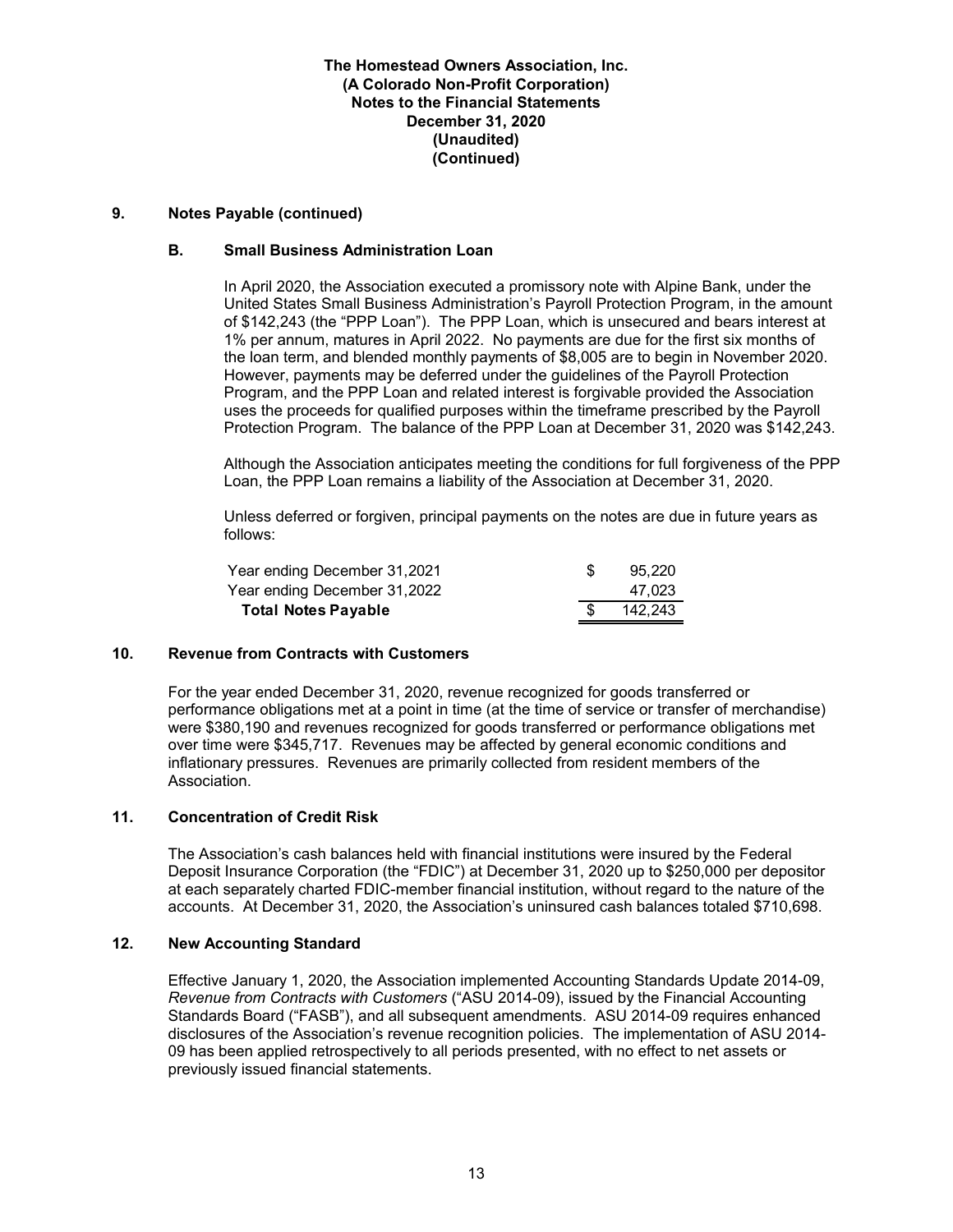#### **The Homestead Owners Association, Inc. (A Colorado Non-Profit Corporation) Schedule of Comparison of Operating Fund Revenues, Expenses, and Transfers Budget (Non-GAAP Basis) to Actual With Reconciliation to GAAP Basis For the Year Ended December 31, 2020 (With Comparative Actual Amounts for the Year Ended December 31, 2019) (Unaudited)**

|                                               | 2020          |                        |                             | 2019          |
|-----------------------------------------------|---------------|------------------------|-----------------------------|---------------|
|                                               |               |                        | Variance<br><b>Positive</b> |               |
|                                               | <b>Budget</b> | <b>Actual</b>          | (Negative)                  | <b>Actual</b> |
| <b>Revenues:</b>                              |               |                        |                             |               |
| <b>Owner assessments</b>                      | 1,026,900     | 1,029,945              | 3,045                       | 1,025,745     |
| Member dues                                   | 318,000       | 277,111                | (40, 889)                   | 325,989       |
| Activity income                               | 509,100       | 434,370                | (74, 730)                   | 556,262       |
| Rental income                                 | 77,000        | 72,624                 | (4,376)                     | 79,339        |
| Investment income                             | 18,000        | 15,840                 | (2, 160)                    | 36,765        |
| Other revenue                                 | 11,100        | 14,426                 | 3,326                       | 14,282        |
| <b>Total Revenues (Budget Basis)</b>          | 1,960,100     | $1,844,3\overline{16}$ | (115, 784)                  | 2,038,382     |
| <b>Expenses:</b>                              |               |                        |                             |               |
| <b>Activity Expense</b>                       |               |                        |                             |               |
| Kids camp expense                             | 11,000        | 6,789                  | 4,211                       | 10,227        |
| <b>Babysitting expense</b>                    | 500           | 111                    | 389                         | 794           |
| Proshop cost of goods sold                    | 13,000        | 11,807                 | 1,193                       | 15,049        |
| Swimming expense                              | 500           |                        | 500                         | 220           |
| Aerobics room expense                         | 6,000         | 1,412                  | 4,588                       | 2,712         |
| Tennis expense                                | 14,000        | 3,451                  | 10,549                      | 8,873         |
| Weight room expense                           | 7,000         | 1,739                  | 5,261                       | 3,381         |
| Cardiovascular equipment expense              | 10,000        | 9,540                  | 460                         | 4,935         |
| <b>Total Activity Expense</b>                 | 62,000        | 34,849                 | 27,151                      | 46,191        |
| <b>Building and Grounds Maintenance</b>       |               |                        |                             |               |
| Pool maintenance                              | 10,000        | 8,042                  | 1,958                       | 13,543        |
| Pool chemicals                                | 4,000         | 1,647                  | 2,353                       | 2,976         |
| Tennis court maintenance                      | 8,000         | 7,506                  | 494                         | 8,592         |
| Cleaning supplies                             | 22,000        | 35,725                 | (13, 725)                   | 23,918        |
| Maintenance supplies                          | 8,000         | 4,815                  | 3,185                       | 6,424         |
| Linens                                        | 3,500         | 700                    | 2,800                       | 2,941         |
| Locker room amenities                         | 2,500         | 1,379                  | 1,121                       | 2,681         |
| DMX Cable expense                             | 11,000        | 12,071                 | (1,071)                     | 10,296        |
| <b>Building maintenance</b>                   | 19,000        | 13,483                 | 5,517                       | 12,734        |
| Maintenance equipment                         | 6,500         | 4,682                  | 1,818                       | 6,860         |
| Truck expense                                 | 7,000         | 5,514                  | 1,486                       | 8,257         |
| Grounds maintenance                           | 20,000        | 18,600                 | 1,400                       | 14,982        |
| Snow removal                                  | 2,000         | 1,567                  | 433                         | 2,711         |
| Landscape maintenance                         | 20,000        | 18,391                 | 1,609                       | 20,160        |
| <b>Total Building and Grounds Maintenance</b> | 143,500       | 134,122                | 9,378                       | 137,075       |
| <b>Membership Expense</b>                     |               |                        |                             |               |
| Special events                                | 46,000        | 7,823                  | 38,177                      | 48,976        |
| Member communications                         |               |                        |                             |               |
|                                               | 3,500         | 3,450                  | 50                          | 3,189         |
| Meeting expense                               | 2,500         | 553                    | 1,947                       | 1,991         |
| Postage                                       | 6,000         | 6,189                  | (189)                       | 6,291         |
| Design review expense                         | 1,000         | 2,099                  | (1,099)                     | 188           |
| <b>Total Membership Expense</b>               | 59,000        | 20,114                 | 38,886                      | 60,635        |

**(Continued)**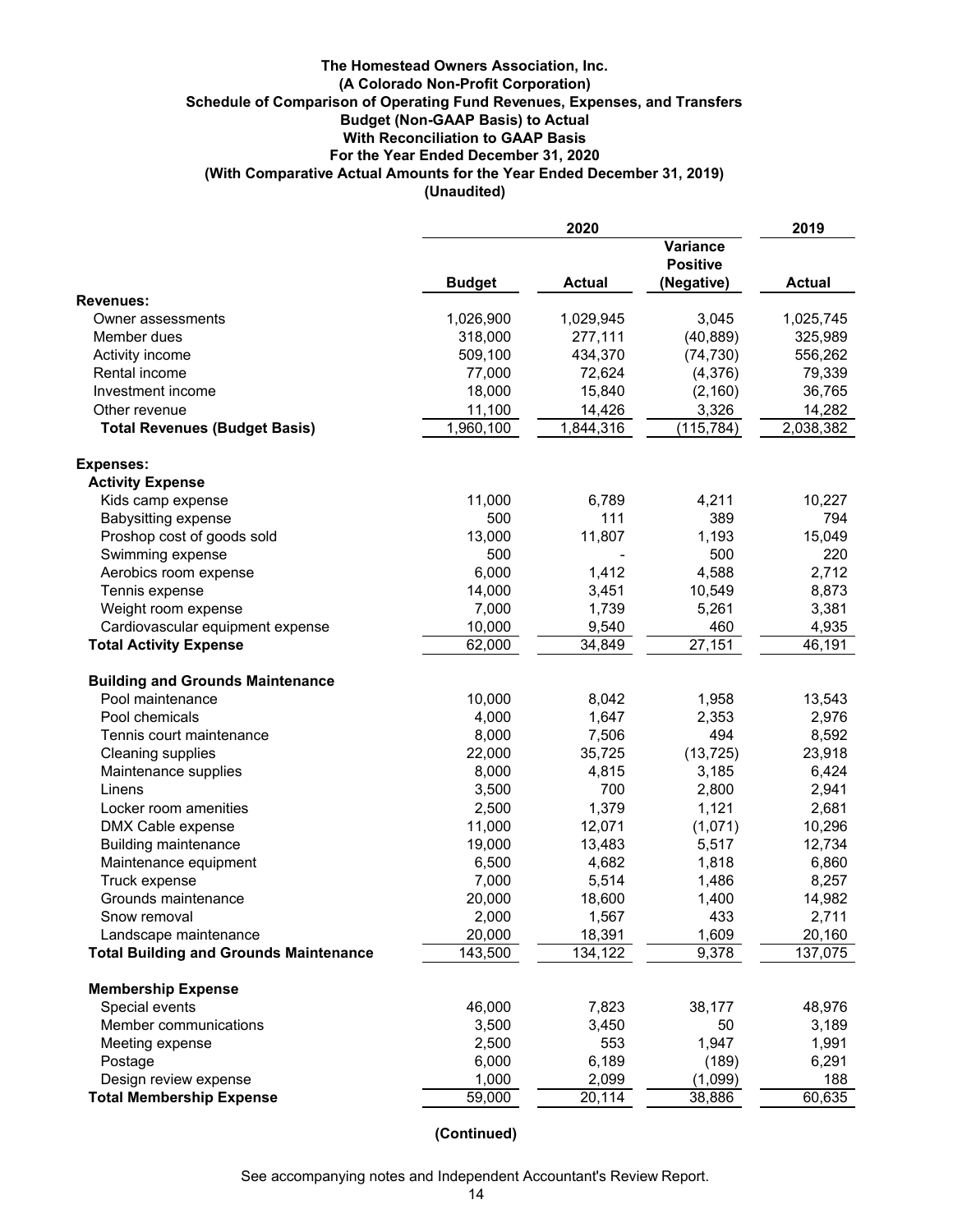## **Schedule of Comparison of Operating Fund Revenues, Expenses, and Transfers (A Colorado Non-Profit Corporation) The Homestead Owners Association, Inc. (Unaudited) (With Comparative Actual Amounts for the Year Ended December 31, 2019) For the Year Ended December 31, 2020 With Reconciliation to GAAP Basis (continued) Budget (Non-GAAP Basis) to Actual**

|                                           | 2020          |               |                                                  | 2019          |
|-------------------------------------------|---------------|---------------|--------------------------------------------------|---------------|
|                                           | <b>Budget</b> | <b>Actual</b> | <b>Variance</b><br><b>Positive</b><br>(Negative) | <b>Actual</b> |
| <b>Utilities Expense</b>                  |               |               |                                                  |               |
| Telephone                                 | 4,500         | 4,742         | (242)                                            | 4,587         |
| Electric                                  | 47,000        | 29,109        | 17,891                                           | 45,148        |
| Natural gas                               | 18,000        | 20,068        | (2,068)                                          | 18,743        |
| Water and sewer                           | 41,000        | 47,156        | (6, 156)                                         | 42,232        |
| Trash removal                             | 5,500         | 5,160         | 340                                              | 5,090         |
| <b>Total Utilities Expense:</b>           | 116,000       | 106,235       | 9,765                                            | 115,800       |
| <b>Operating Expense</b>                  |               |               |                                                  |               |
| Salaries and wages                        | 864,135       | 797,510       | 66,625                                           | 843,420       |
| Payroll taxes                             | 82,549        | 63,149        | 19,400                                           | 67,216        |
| Property taxes                            | 15,000        | 15,081        | (81)                                             | 16,265        |
| <b>Bad debts</b>                          | 1,000         | 1,005         | (5)                                              | 178           |
| Education                                 | 8,000         | 3,182         | 4,818                                            | 5,512         |
| Association membership fees               | 500           |               | 500                                              |               |
| <b>Bank charges</b>                       | 5,600         | 5,088         | 512                                              | 6,423         |
| Office supplies                           | 26,000        | 21,079        | 4,921                                            | 23,432        |
| Copier lease                              | 8,000         | 7,201         | 799                                              | 7,586         |
| Employee expense                          | 14,000        | 11,110        | 2,890                                            | 14,996        |
| Accounting                                | 49,000        | 47,016        | 1,984                                            | 49,627        |
| Legal                                     | 3,000         | 2,699         | 301                                              | 936           |
| Homestead CCTH dues                       | 5,124         | 5,517         | (393)                                            | 5,044         |
| Insurance                                 | 100,000       | 100,723       | (723)                                            | 86,645        |
| Other expense                             | 7,000         | 19,770        | (12, 770)                                        | 6,184         |
| <b>Total Operating Expense:</b>           | 1,188,908     | 1,100,130     | 88,778                                           | 1,133,464     |
| <b>Total Expenses (Budget Basis)</b>      | 1,569,408     | 1,395,450     | 173,958                                          | 1,493,165     |
| Transfers In (Out)                        | (390, 692)    | (270, 315)    | 120,377                                          | (300, 027)    |
| Net Change in Fund Balance (Budget Basis) |               | 178,551       | (169, 365)                                       | 245,190       |
| <b>Reconciliation to GAAP Basis:</b>      |               |               |                                                  |               |
| Depreciation                              |               | (24, 174)     |                                                  | (16, 843)     |
| Amortization                              |               |               |                                                  | (620)         |
| Replacement fund investment income        |               | (15, 562)     |                                                  | (36, 545)     |
| Net Change in Fund Balance (GAAP Basis)   |               | 138,815       |                                                  | 191,182       |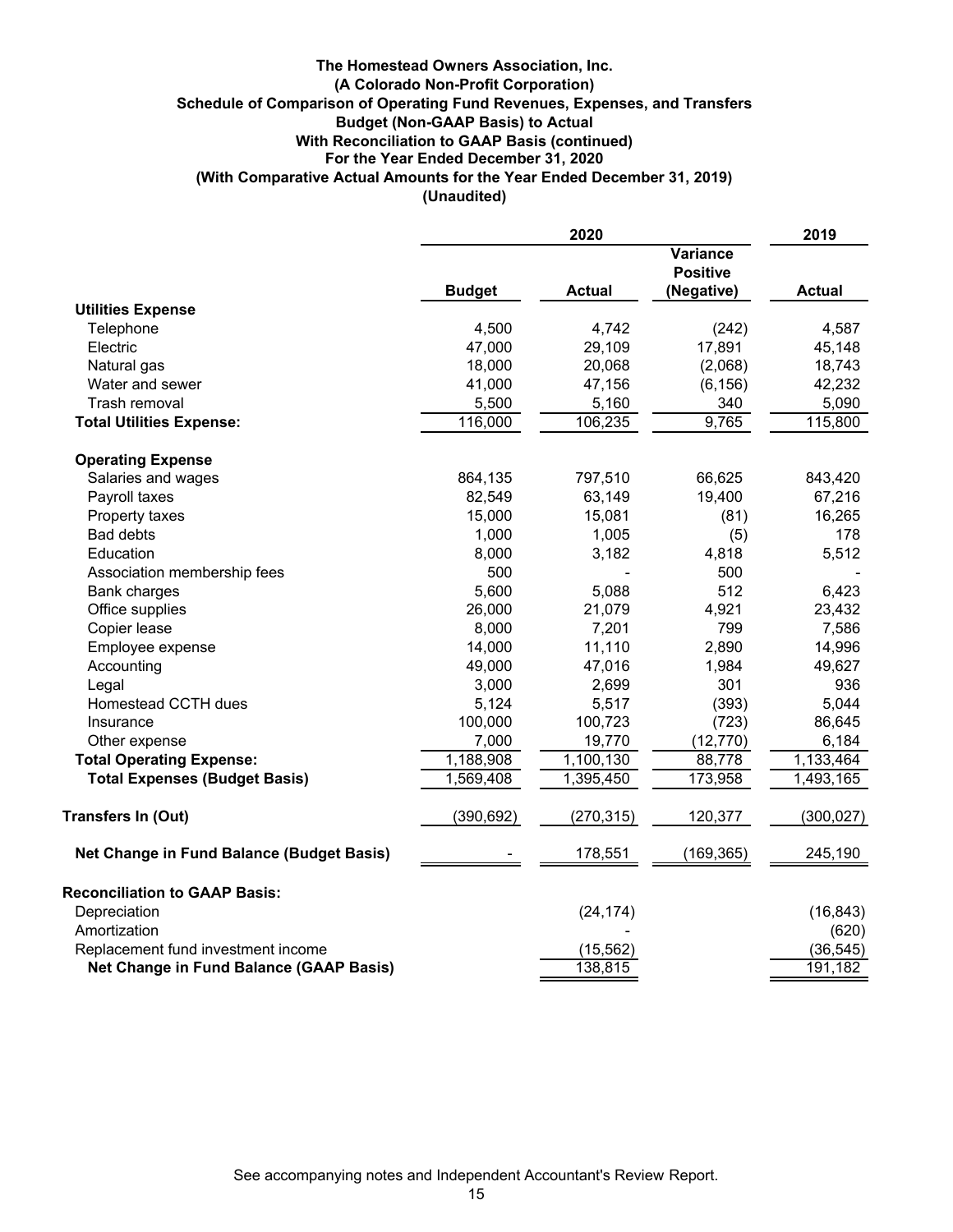## **(Unaudited) The Homestead Owners Association, Inc. (A Colorado Non-Profit Corporation) Schedule of Replacement Fund Expenses For the Year Ended December 31, 2020**

| <b>Replacement Expenses:</b>        |         |
|-------------------------------------|---------|
| Interest expense                    | 11,551  |
| Other capital expenses              | 2,323   |
| Asphalt parking area                | 10,678  |
| Timber stairways                    | 1,100   |
| Community paths                     | 1,244   |
| Community wood decking              | 3,183   |
| Siding and trim                     | 2,793   |
| Roofing                             | 1,000   |
| Court club exterior deck and stairs | 641     |
| Steam room                          | 360     |
| Restroom facility                   | 4,380   |
| Appliances                          | 2,801   |
| Indoor furniture                    | 10,583  |
| Computer equipment                  | 23,671  |
| <b>Televisions</b>                  | 5,215   |
| Audio equipment                     | 8,817   |
| <b>Rooftop Units</b>                | 27,129  |
| Pool HVAC                           | 12,122  |
| Pool and spa boilers                | 1,494   |
| Pool and spa circulation pumps      | 1,620   |
| General equipment                   | 17,709  |
| Pickup truck                        | 3,044   |
| Tractor                             | 4,961   |
| Riding mower                        | 660     |
| Tennis equipment                    | 1,200   |
| Association owned units             | 6,381   |
| Events equipment                    | 8,558   |
| Reserve study                       | 2,500   |
| Storage unit                        | 9,882   |
| Landscaping and equipment           | 19,492  |
| <b>Total Replacement Expenses:</b>  | 207,092 |
|                                     |         |

See accompanying notes and Independent Accountant's Review Report.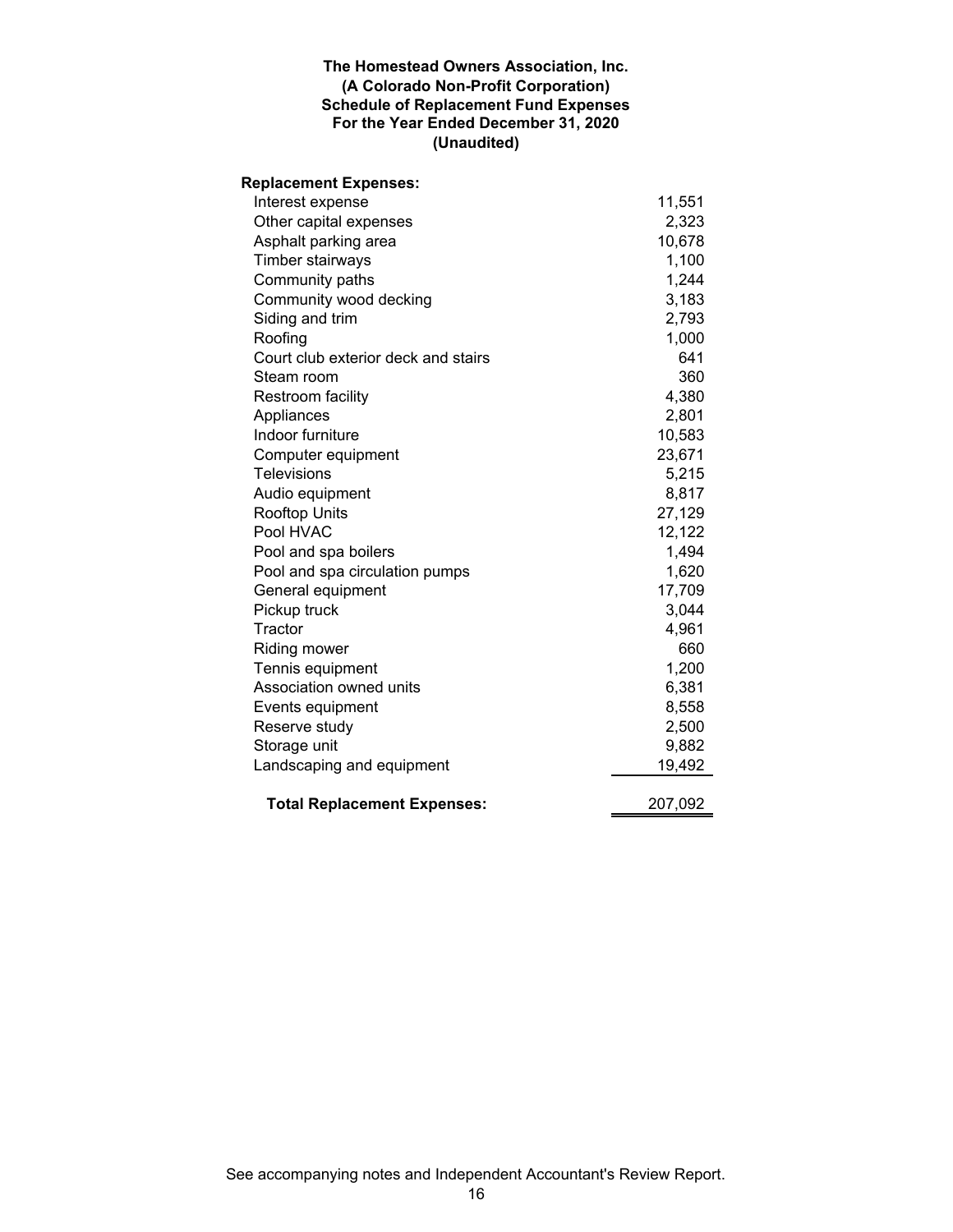## **December 31, 2020 The Homestead Owners Association, Inc. (A Colorado Non-Profit Corporation) Schedule of Future Major Repairs and Replacements (Unaudited)**

The Association's management conducted a study in 2020 to estimate the remaining useful lives and the replacement costs of the components of common property. The study was based on inspection of the property, management's experience, and input from the Board.

Replacement costs were based on the estimated costs to repair or replace the common property components at the date of the study.

The following table is based on the study, which is updated annually, and presents significant information about the components of the Association's common property. The Board has not allocated the balance of the Replacement Fund at December 31, 2020 to specific components of the common elements.

| <b>Components</b>                      | <b>Estimated</b><br>Remaining<br><b>Useful Lives</b><br>in Years | <b>Estimated</b><br><b>Current</b><br>Replacement<br><b>Costs</b> | <b>Components of</b><br><b>Fund Balance at</b><br>December 31.<br>2020 |
|----------------------------------------|------------------------------------------------------------------|-------------------------------------------------------------------|------------------------------------------------------------------------|
|                                        |                                                                  |                                                                   |                                                                        |
| Site drainage                          | $\pmb{0}$                                                        | \$<br>8,240                                                       |                                                                        |
| Asphalt parking area                   | $0 - 7$                                                          | 120,582                                                           |                                                                        |
| Asphalt driveways                      | $0 - 14$                                                         | 90,377                                                            |                                                                        |
| Asphalt walkways around the court club | $0-6$                                                            | 30,282                                                            |                                                                        |
| Concrete pool deck                     | 26                                                               | 38,625                                                            |                                                                        |
| Timber retaining walls                 | 0                                                                | 13,302                                                            |                                                                        |
| Community lighting                     | $0 - 25$                                                         | 29,664                                                            |                                                                        |
| Timber stairways                       | $0 - 5$                                                          | 17,285                                                            |                                                                        |
| Playground equipment                   | $0 - 7$                                                          | 175,100                                                           |                                                                        |
| Community paths                        | $0 - 5$                                                          | 4,133                                                             |                                                                        |
| Entrance monuments                     | 14                                                               | 6,180                                                             |                                                                        |
| Community signage                      | 0-1                                                              | 19,776                                                            |                                                                        |
| Community wood decking                 | $0 - 13$                                                         | 22,936                                                            |                                                                        |
| Community benches and tables           | 1                                                                | 16,738                                                            |                                                                        |
| Siding and trim                        | $0 - 5$                                                          | 22,248                                                            |                                                                        |
| Windows and doors                      | $0 - 33$                                                         | 192,198                                                           |                                                                        |
| Roofing                                | $0 - 40$                                                         | 624,129                                                           |                                                                        |
| Metal roofing                          | 29                                                               | 90,640                                                            |                                                                        |
| School lease space                     | 10                                                               | 32,445                                                            |                                                                        |
| Indoor tennis courts                   | $0 - 8$                                                          | 74,222                                                            |                                                                        |
| Daycare area                           | 1                                                                | 8,240                                                             |                                                                        |
| Pool area                              | $1 - 3$                                                          | 17,510                                                            |                                                                        |
| Court club front entrance              | 1                                                                | 5,150                                                             |                                                                        |
| Court club exterior decks and stairs   | $0 - 4$                                                          | 108,408                                                           |                                                                        |
| Interior flooring                      | $1 - 14$                                                         | 84,769                                                            |                                                                        |
| Locker rooms                           | 9                                                                | 133,900                                                           |                                                                        |
| Swimming pool                          | $\boldsymbol{9}$                                                 | 65,663                                                            |                                                                        |
| Spa                                    | $\overline{7}$                                                   | 74,160                                                            |                                                                        |
| Steam room                             | $2 - 10$                                                         | 31,415                                                            |                                                                        |
| Fitness equipment                      | $0 - 5$                                                          | 16,480                                                            |                                                                        |
| Racquetball court                      | 23                                                               | 51,500                                                            |                                                                        |
| Outdoor tennis courts                  | $0 - 10$                                                         | 460,925                                                           |                                                                        |
| Paddle tennis courts                   | $1 - 10$                                                         | 22,660                                                            |                                                                        |
| Pickleball court                       | $0 - 2$                                                          | 61,311                                                            |                                                                        |
| Volleyball courts                      | $0 - 4$                                                          | 9,785                                                             |                                                                        |
| <b>Total to Subsequent Page</b>        |                                                                  | \$<br>2,780,978                                                   |                                                                        |

**(Continued)**